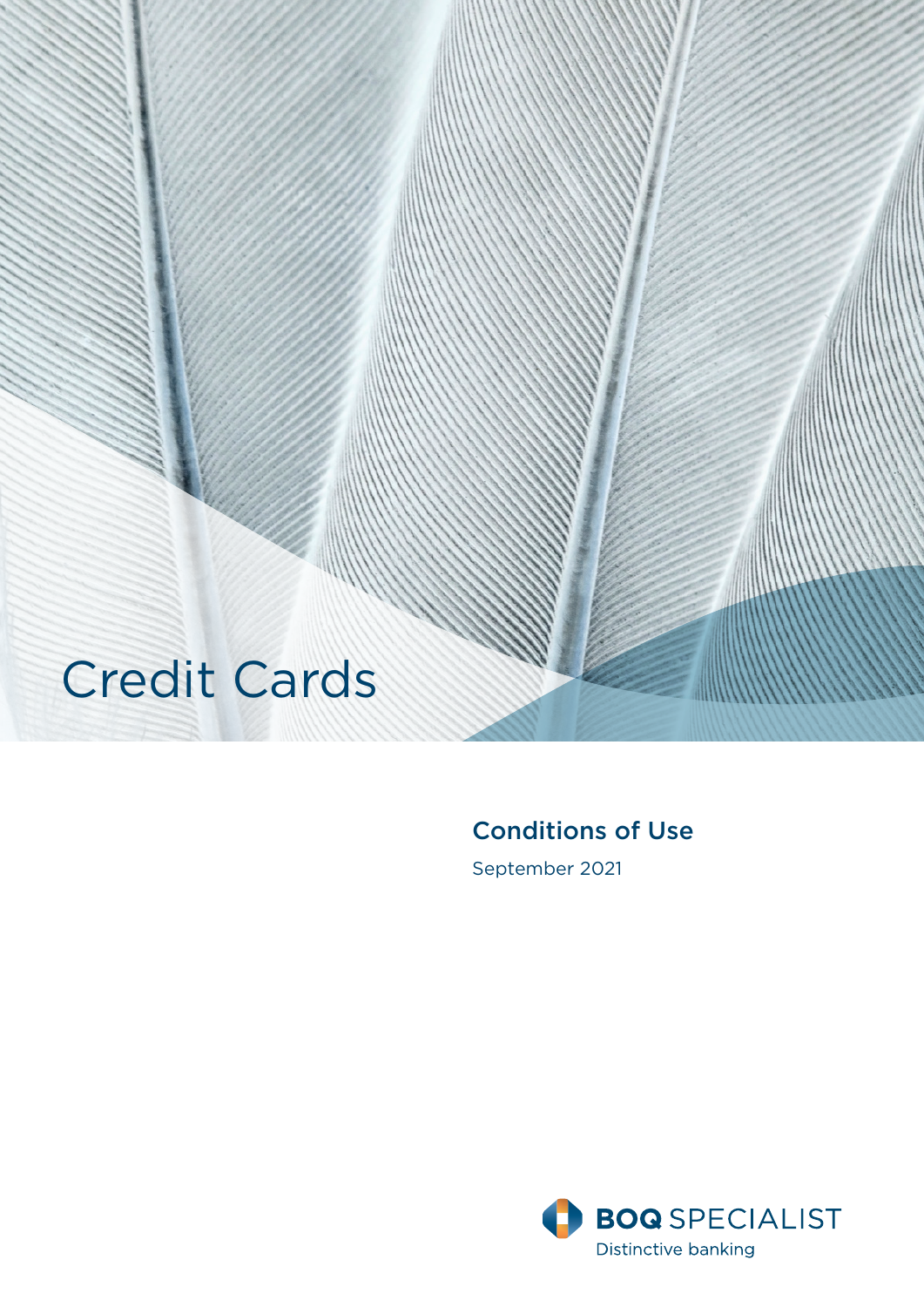#### IMPORTANT NOTE

This document does not contain all the terms of your Credit Contract or all of the pre-contractual information BOQ Specialist is required by law to give you before this Credit Contract is made. Further terms and conditions are in the Credit Card Schedule and the Acknowledgement and Consent in your application form. Together, the Credit Card Schedule, the Acknowledgement and Consent and these Conditions of Use form your Credit Contract. It is important that you read these documents carefully and retain them for future reference.

Products and services are provided by BOQ Specialist - a division of Bank of Queensland Limited ABN 32 009 656 740 AFSL and Australian credit licence No. 244616 ("BOQ Specialist").

Lost or stolen credit cards or cardholder enquiries

#### Client Service Centre

Within Australia Call 1300 160 160

Overseas Call +61 2 9293 2121

#### Postal Address

BOQ Specialist GPO Box 2539 SYDNEY NSW 2001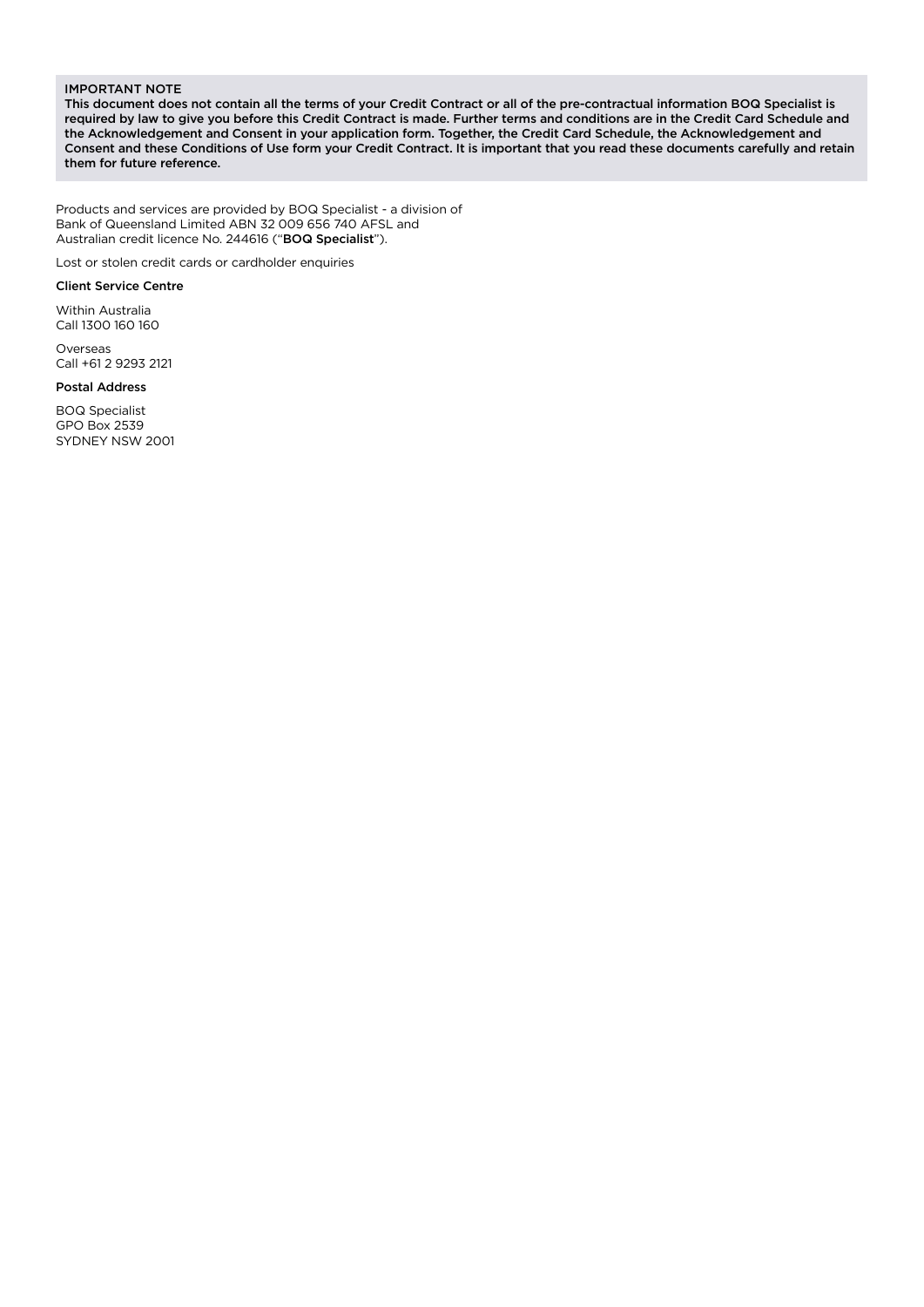#### Before You Use Your Credit Card

Please read these Conditions of Use. They apply to:

- all Transactions initiated through an Electronic Banking Terminal (which in these Conditions of Use refers to EFTPOS devices and ATMs) by the combined use of your Credit Card and signature or your Credit Card and PIN; and
- all other Transactions (including telephone Transactions, internet Transactions, manually processed Transactions and Visa payWave Transactions) effected with the use of your Credit Card.

Either the activation of your Credit Card or the first Transaction on your Card Account (whichever comes first) will be taken as your agreement to comply with the terms and conditions set out in the Credit Contract. You should be aware that a Transaction may arise on your Credit Card prior to you activating your Card Account in circumstances where a Transaction is conducted manually or is below certain monetary limits (which is set by the relevant merchant's acquiring institution) where no electronic approval is required.

These Conditions of Use apply to the Primary Cardholder and any Additional Cardholders.

If you fail to properly safeguard your Credit Card and PIN you may increase your liability for unauthorised use (refer to section 30 for a list of circumstances where you may be held liable for unauthorised use of your Credit Card).

#### The Credit Card is issued to you by **BOQ Specialist - a division of Bank of Queensland**

Limited ABN 32 009 656 740 ("BOQ Specialist"). BOQ Specialist is the credit provider (Credit Licence Number 244616) and an authorised deposit-taking institution and a member of Visa.

#### By accepting the Credit Contract, you are entering into a contract with BOQ Specialist.

If these Conditions of Use are not clear to you, contact BOQ Specialist BEFORE activating or using your Credit Card or alternatively seek independent advice from your accountant or lawyer.

At your request, BOQ Specialist may attach other services to your Credit Card. Any such additional services that you request to be attached to your Credit Card will be advised to you in writing.

Information on current interest rates and BOQ Specialist's fees and charges is available by calling the Client Service Centre on 1300 160 160 or visiting BOQ Specialist's website at boqspecialist.com.au.

Words that are capitalised in these Conditions of Use are defined in section A.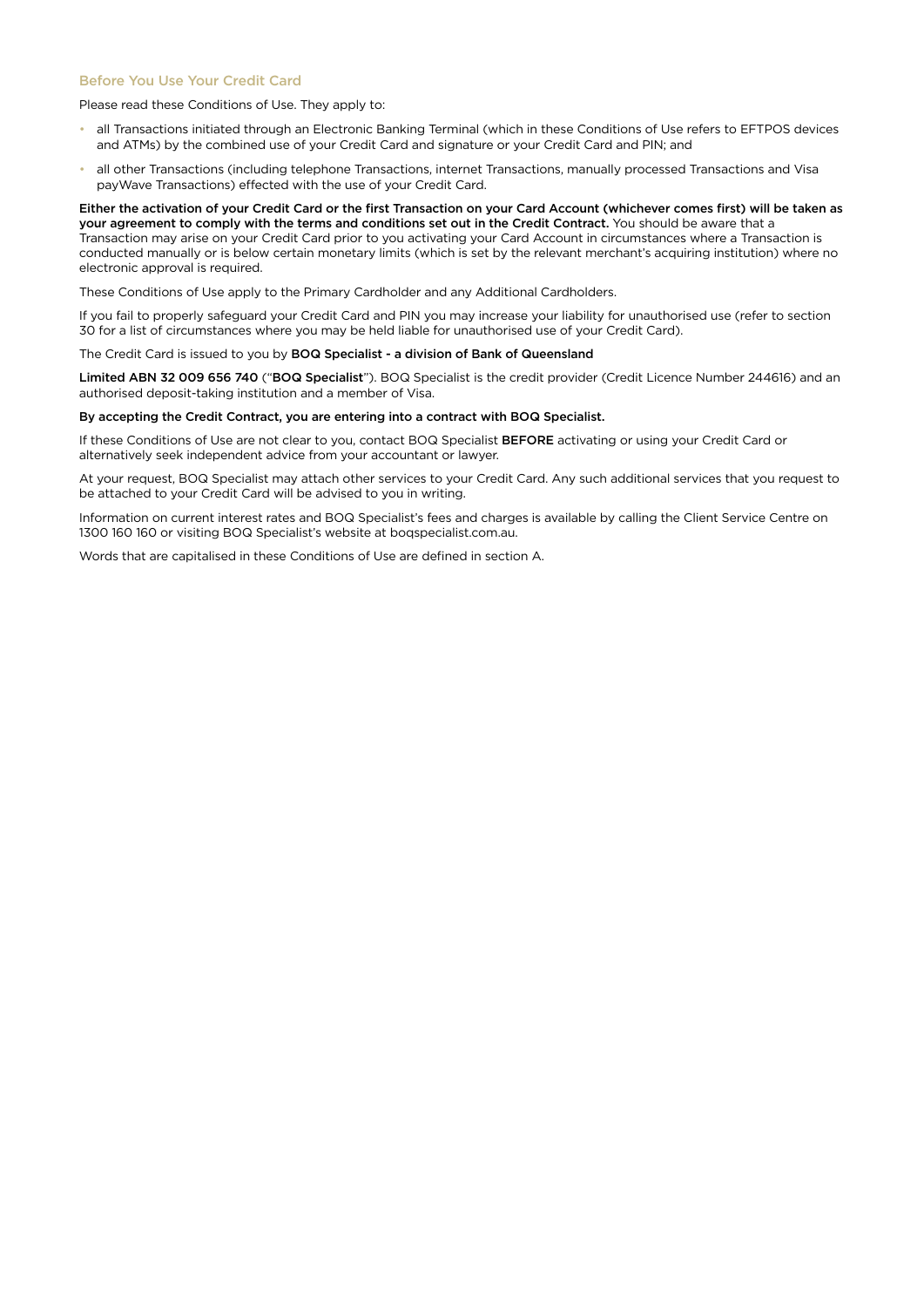**This page has been intentionally left blank**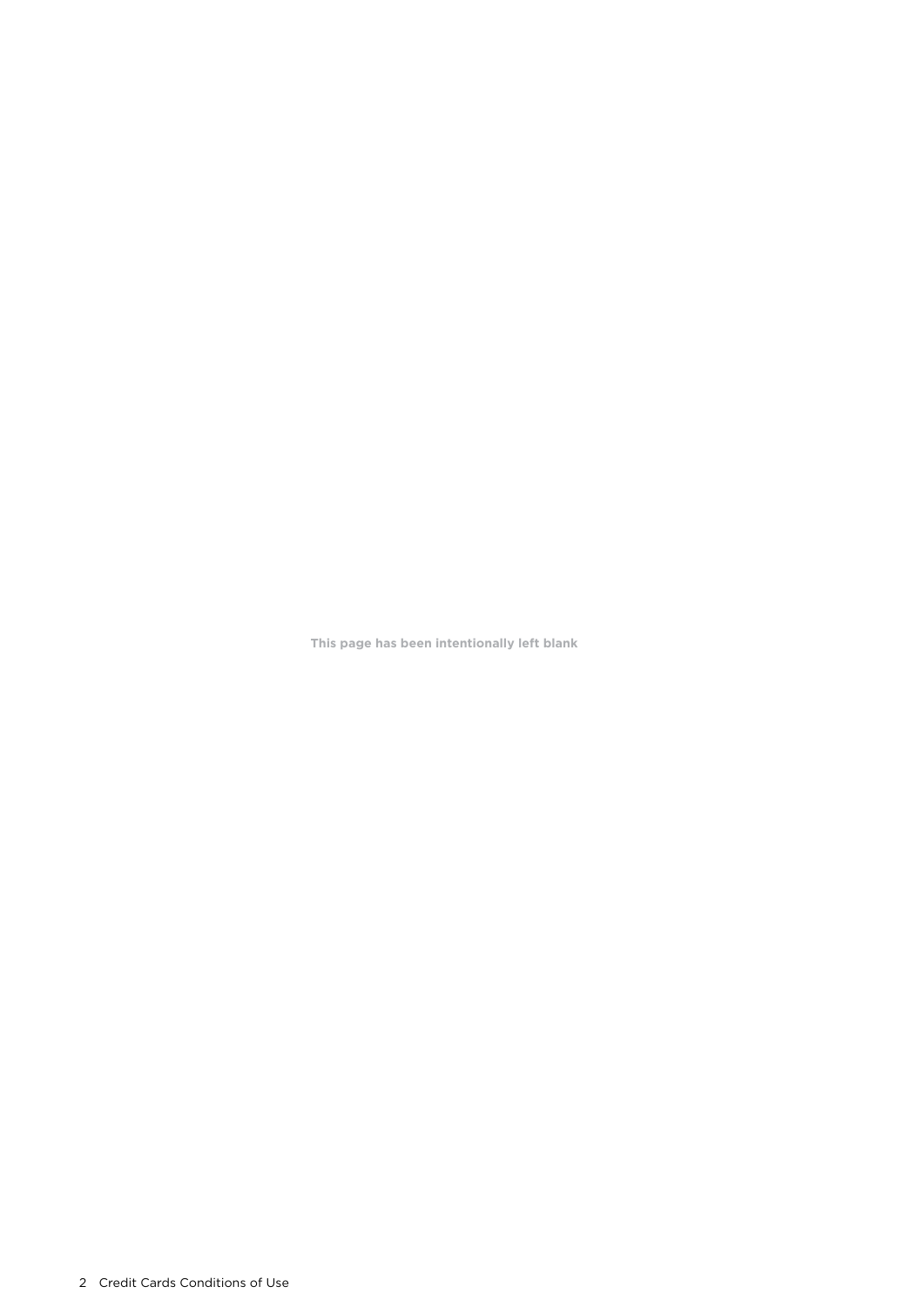# TABLE OF CONTENTS

| <b>SECTION A</b><br>2              |                                                                                                     |    |  |  |
|------------------------------------|-----------------------------------------------------------------------------------------------------|----|--|--|
| А.                                 | Definitions                                                                                         | 2  |  |  |
| В.                                 | Interpretation                                                                                      | 3  |  |  |
|                                    | 4<br><b>SECTION B</b>                                                                               |    |  |  |
| 1.                                 | Activating Your Card and Agreeing To These<br><b>Conditions Of Use</b>                              | 4  |  |  |
| 2.                                 | <b>Additional Cards</b>                                                                             | 4  |  |  |
| 3.                                 | Application Of ePayments Code                                                                       | 5  |  |  |
| 4.                                 | Signing Your Credit Card                                                                            | 5  |  |  |
| 5.                                 | Security                                                                                            | 5  |  |  |
| 6.                                 | Reporting The Loss Or Theft Of Your Credit Card                                                     | 5  |  |  |
| 7.                                 | Annual Minimum Spend - Signature Card Only                                                          | 5  |  |  |
| 8.                                 | Using Your Credit Card                                                                              | 6  |  |  |
| 9.                                 | Using Your Credit Card Outside Australia                                                            | 6  |  |  |
| 10.                                | Additional Services Attached To Your Credit Card                                                    | 6  |  |  |
| 11.                                | Verified By Visa                                                                                    | 7  |  |  |
| 12.                                | <b>Transaction Limits</b>                                                                           | 7  |  |  |
| 13.                                | Credit Limit                                                                                        | 7  |  |  |
| 14.                                | <b>Additional Cardholder Limits</b>                                                                 | 8  |  |  |
| 15.                                | Authorisations and Processing of Transactions                                                       | 8  |  |  |
| 16.                                | <b>Statements And Receipts</b>                                                                      | 8  |  |  |
| 17.                                | <b>Transactions Debited To Your Card Account</b>                                                    | 9  |  |  |
| 18.                                | Fees And Charges                                                                                    | 9  |  |  |
| 19.                                | Government Fees And Charges                                                                         | 9  |  |  |
| 20.                                | Interest Charges                                                                                    | 9  |  |  |
| 21.                                | Payments                                                                                            | 10 |  |  |
| 22.                                | Regular Payment Arrangements                                                                        | 11 |  |  |
| 23.                                | <b>Complaints and Dispute Resolution Scheme</b>                                                     | 11 |  |  |
| 24.                                | Renewal Of Your Credit Card                                                                         | 11 |  |  |
| 25.                                | Cancelling Or Suspending Your Card Or<br>Card Account                                               | 12 |  |  |
| 26.                                | Default                                                                                             | 12 |  |  |
| 27.                                | Hardship                                                                                            | 13 |  |  |
| 28.                                | Unclaimed Monies On Expiry Or Closure Of<br>Card Account                                            | 13 |  |  |
| 29.                                | <b>Special Promotions</b>                                                                           | 13 |  |  |
|                                    | 30. Your Liability In Case Your Credit Card Is Lost Or<br>Stolen Or In The Case Of Unauthorised Use | 13 |  |  |
| 31.                                | Visa Zero Liability                                                                                 | 14 |  |  |
| 32.                                | Indemnity                                                                                           | 15 |  |  |
| 33.                                | Resolving Errors On Account Statements                                                              | 15 |  |  |
| 34.                                | Malfunction                                                                                         | 15 |  |  |
| 35.                                | Changes To Conditions Of Use                                                                        | 15 |  |  |
| 36.                                | <b>BPAY</b>                                                                                         | 16 |  |  |
| 37.                                | <b>Other General Conditions</b>                                                                     | 16 |  |  |
| 38.                                | Anti-Money Laundering And Counter-Terrorist<br>Financing                                            | 17 |  |  |
| 39.                                | <b>Privacy And Information Collection</b>                                                           | 18 |  |  |
| <b>Information Statement</b><br>19 |                                                                                                     |    |  |  |
| <b>Credit Guide</b>                |                                                                                                     |    |  |  |
|                                    | 20                                                                                                  |    |  |  |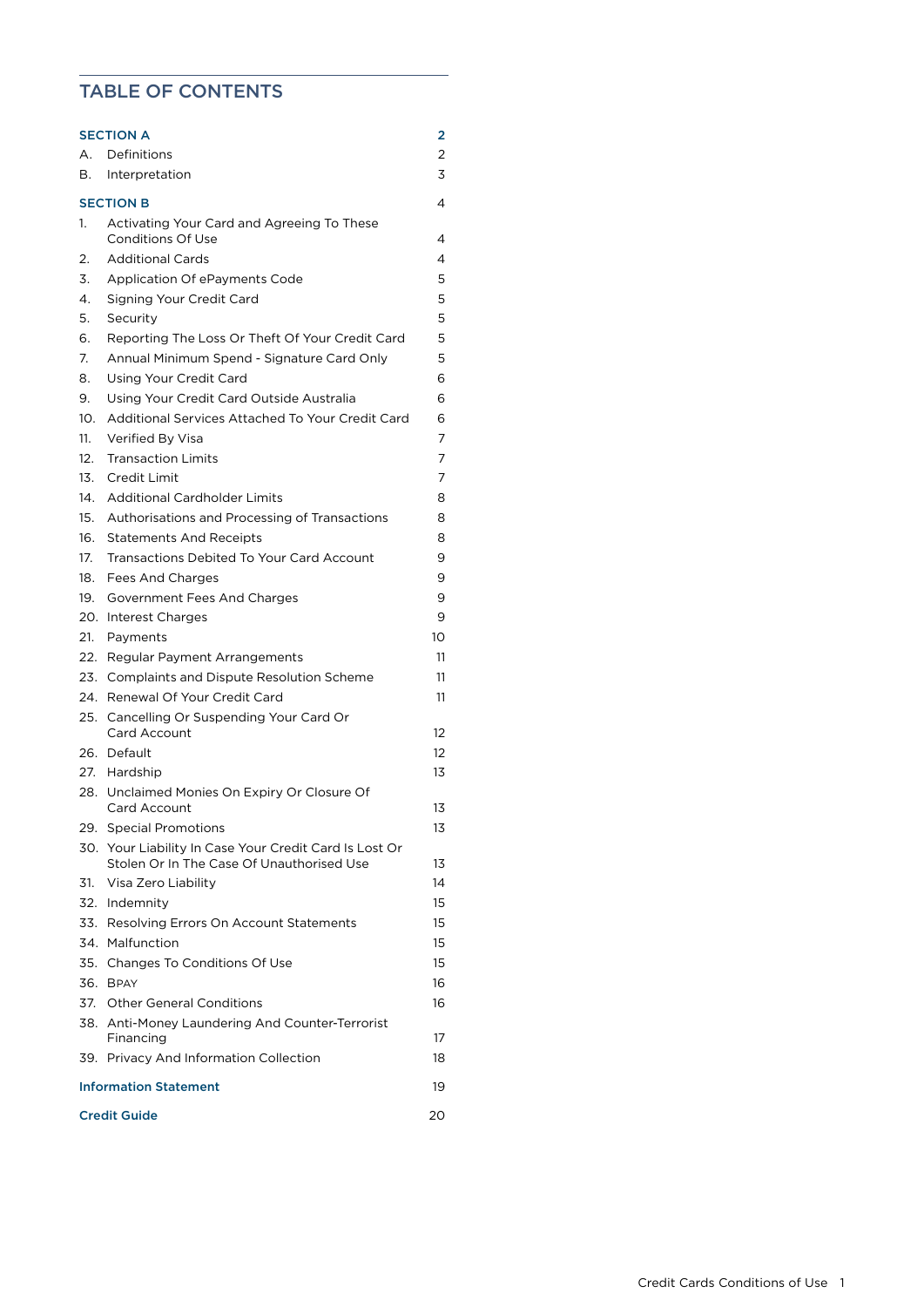# <span id="page-5-0"></span>SECTION A

## Definitions and Interpretation

#### A. Definitions

- (1) Acknowledgement and Consent means the Acknowledgement and Consent forming part of the credit application which was completed by you.
- (2) Additional Cardholder means the person(s) who, at the request of the Primary Cardholder, from time to time is/are issued with an additional Credit Card for use on the Card Account.
- (3) AML Legislation means the *Anti-Money Laundering and Counter Terrorism Financing Act 2006* (Cth) and its associated rules, regulatory guides and regulations.
- (4) Annual Minimum Spend Limit means, for any twelve (12) month period, that the total monetary value of all Transactions that have taken place on your Card Account either meet or exceed the amount of the annual minimum spend limit that is advised to you by BOQ Specialist from time to time.
- (5) Annual Percentage Rate means a per annum rate of interest that applies to Transactions occurring on your Card Account, with such rates being specified in the Credit Card Schedule, which could include separate rates of interest for separate categories of Transactions (for example, Balance Transfers).
- (6) Annual Purchase Summary means the summary that BOQ Specialist will provide to you on an annual basis which provides a summary of the Card Account activity during the previous 12 month period (or part thereof).
- (7) ATM means an automated teller machine.
- (8) Balance Transfer means an amount applied to your Card Account balance in accordance with your application to us to transfer to your Card Account any balance (or any part of the balance) of a credit card, store card or charge card that is held with another credit provider.
- (9) Balance Transfer Offer means an offer for you to complete a Balance Transfer, with such offer being set out in the Credit Card Schedule or other terms that BOQ Specialist may apply from time to time and is advised to you in writing.
- (10) Banking Services means those accounts and payments services described in this document.
- (11) BOQ Specialist means BOQ Specialist a division of Bank of Queensland Limited ABN 32 009 656 740 (Credit Licence Number 244616).
- (12) BOQ Specialist Rewards Program means the rewards program described in a separate booklet entitled "*BOQ Specialist Qantas Rewards Program*" and one entitled "*BOQ Specialist Velocity Rewards Program*."
- (13) BOQ Specialist Qantas Rewards Program means the rewards program described in a separate booklet entitled "*BOQ Specialist Qantas Rewards Program*."
- (14) BOQ Specialist Velocity Rewards Program means the rewards program described in a separate booklet entitled "*BOQ Specialist Velocity Rewards Program*."
- (15) BPAY means the electronic payments service provided by BPAY Pty Ltd ABN 69 079 137 518.
- (16) Business Day means any day that BOQ Specialist is open for business in Sydney, excluding Saturday, Sundays and public holidays.
- (17) Card Account means the account you have with BOQ Specialist to which you may obtain access by use of the Credit Card.
- (18) Card Number means the unique number assigned by BOQ Specialist to each Credit Card and which is recorded on that Credit Card.
- (19) Cash Advance means:
	- (a) each amount of cash supplied by use of a Credit Card or by any other operation of your Card Account (including cash drawn from use of an ATM or cash withdrawn by visiting a financial institution);
	- (b) any transaction that you make where you use the Credit Card to receive from a merchant a cash substitute, including the purchase of gambling chips or tokens, traveller's cheques or money orders or the loading of value onto a stored value card or facility (such as gift cards and prepaid products);
	- (c) any transaction that you make where you use the Credit Card to pay bills through a third party where the merchant does not accept credit card payments;
	- (d) any transaction that you make to pay bills over the counter at a financial institution or Australia Post outlet; or
	- (e) any transaction that you make where you use the Credit Card to transfer, or arrange the transfer of funds from your Card Account to another account.

Merchants enter into an agreement with their relevant financial institution which enables the merchants to accept payment for goods or services by Credit Card. BOQ Specialist as the issuer of the Credit Card is only able to determine whether to treat a transaction that you make with a relevant merchant as either a Purchase or Cash Advance based on the information provided by the relevant merchant's financial institution. Accordingly, certain transactions that you undertake with a merchant may be treated as a Cash Advance, even if such a transaction does not fall within one of the categories specified above. This commonly occurs with newsagencies or other merchants that sell lottery tickets or gaming products. Refer to section 33 in respect of adjusting the Card Account balance for such errors.

- (20) Client Service Centre means the Client Service Centre operated by employees of BOQ Specialist including employees of related bodies corporate, its agents, consultants or subcontractors and which may be accessed 24 hours a day, 7 days a week by telephone.
- (21) Closing Balance means the amount shown on a Monthly Credit Card Statement as the closing balance for that relevant Monthly Credit Card Statement. The closing balance is the amount that you owe to BOQ Specialist on the last day of the relevant statement period.
- (22) Conditions of Use means this document and includes any other version of this document that replaces an earlier version.
- (23) Credit Card means the Signature credit card and/or the Platinum credit card issued to the Primary Cardholder pursuant to the Credit Contract (and includes all Credit Cards issued to any Additional Cardholders as requested by the Primary Cardholder).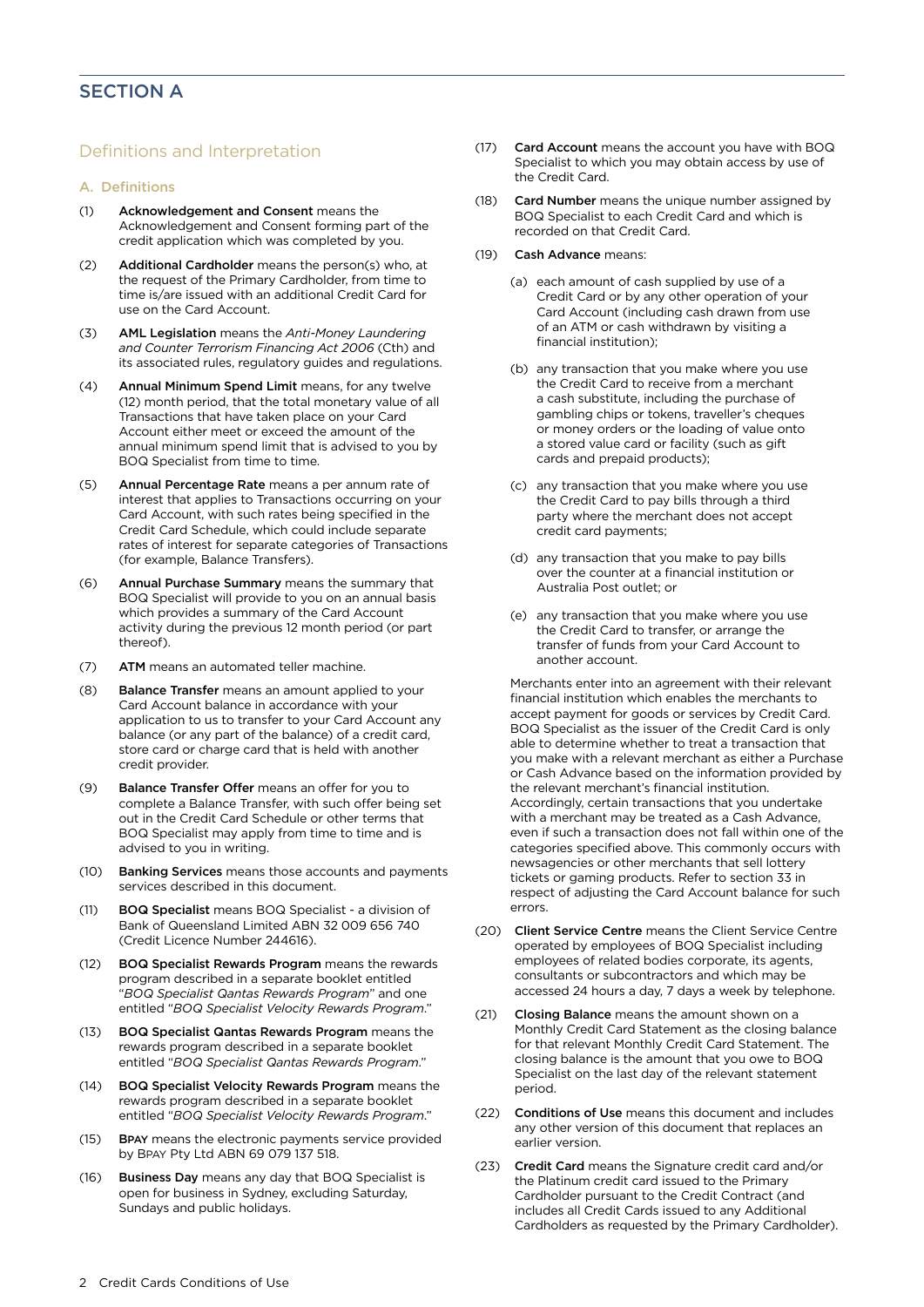- <span id="page-6-0"></span>(24) Credit Card Schedule means the Credit Card Schedule provided to you with these Conditions of Use and which sets out the fees and charges and financial information relating to your Credit Card and includes any Credit Card Schedule replacing an earlier Credit Card Schedule.
- (25) Credit Contract means the agreement between you and BOQ Specialist for the provision of your Credit Card (and any associated facilities that you receive or request from BOQ Specialist). Your Credit Contract consists of these Conditions of Use, the Acknowledgement and Consent and the Credit Card Schedule.
- (26) Credit Limit is the amount described as such in the Credit Card Schedule, which applies to your Card Account.
- (27) Daily Interest Rate means the rate determined by dividing the relevant Annual Percentage Rate by 365.
- (28) Digital Wallet means a virtual wallet that stores card information and facilitates Credit Card purchases on a mobile or other digital device.
- (29) Disputed Transaction is where you dispute a Transaction on your Credit Card and BOQ Specialist is required to investigate the Transaction by contacting the relevant merchant's financial institution. Disputed transactions for BPAY transactions are dealt with in terms of Part B of the BOQ Specialist Online Banking Terms and Conditions that are located at boqspecialist.com.au/online-banking or by contacting our Client Service Centre on 1300 160 160.
- (30) EFTPOS means an electronic funds transfer at point of sale.
- (31) Electronic Banking Terminal means an ATM or EFTPOS device.
- (32) Electronic Equipment is an electronic terminal, computer, television, telephone or similar equipment and includes EFTPOS terminals and any other authorised electronic terminal or device connected to our electronic banking system from time to time.
- (33) Expiry Date means the expiry date printed on the front of the Credit Card.
- (34) Foreign Currency Conversion Fee payable when you make a transaction on your card account in a currency other than Australian dollars, or you make a transaction on your card account in any currency (including AUD) that is processed by the card scheme or billed by the merchant outside Australia. This is 3.2% of the total value amount of each transaction.
- (35) IVR means the interactive voice response service that is provided by BOQ Specialist and which may be accessed by calling 1300 170 170.
- (36) Monthly Credit Card Statement means the monthly statement of account that BOQ Specialist provides to you in accordance with these Conditions of Use.
- (37) Monthly Spend Limit means the maximum monetary amount (that has been set by the Primary Cardholder) that an Additional Cardholder may spend per calendar month or part thereof, in respect of Transactions that are performed by that Additional Cardholder using their Credit Card.
- (38) Non-Cash Advances means Purchases, government fees and charges, any interest that has accrued on the Card Account, BOQ Specialist's fees and charges and any enforcement expenses that are debited from your Card Account balance (which increases the balance owing to BOQ Specialist).
- (39) Online Banking means any banking service provided by BOQ Specialist by use of the internet.
- (39A) Online Banking Terms and Conditions means the Terms and Conditions that govern use of the online banking services and are located at boqspecialist.com.au/online-banking or by contacting our Client Service Centre on 1300 160 160.
- (40) PIN means the secret personal identification number relating to a Credit Card.
- (41) Primary Cardholder means the person who opens the Card Account with BOQ Specialist and is responsible (in the first instance) for all Transactions made on the Card Account, including Transactions that are made by any Additional Cardholders.
- (42) Purchase means each amount charged by the supplier for the supply of any goods or services purchased by the use of a Credit Card (including a BPAY transaction) on your Card Account (other than a Cash Advance or Balance Transfer).
- (43) Qantas Frequent Flyer Program means the loyalty frequent flyer program operated by Qantas Airways Limited.
- (44) Special Promotion means a reduced rate of interest or interest free days or other special terms that BOQ Specialist may apply from time to time to certain categories of Transactions.
- (45) Telephone Banking means the banking services provided by BOQ Specialist by use of a telephone.
- (46) Transaction means a Purchase, Cash Advance or Balance Transfer.
- (47) Transaction Statement Date means the date that BOQ Specialist processes a Transaction and applies that Transaction to your Card Account.
- (48) Unpaid Daily Balance means, at any time, the excess of all amounts debited from your Card Account balance (which increases the balance owing to BOQ Specialist) over all amounts credited to your Card Account balance (which reduces the balance owing to BOQ Specialist) at that time. When this amount is to be calculated for the end of a day, it includes all debits and credits assigned to that day.
- (49) Velocity Rewards Program means the loyalty program operated by Velocity Rewards Pty Ltd.
- (50) Verified by Visa Participating Merchant means a merchant from whom online Transactions can be made and who participates in the Verified by Visa program described in section 11 below.
- (51) Visa means Visa Worldwide PTE. Limited.
- (52) Visa payWave refers to the contactless method by which a Credit Card may be used to complete a Transaction by waving the Credit Card over a merchant's Visa payWave enabled point of sale terminal, without the need for a PIN or signature.
- (53) "you" or "You" or "Your" or "your" means the Primary Cardholder.
- (54) "our", "we", "us" or "Our", "We" or "Us" refers to BOQ Specialist.

#### B. Interpretation

For the purposes of these Conditions of Use, a reference to:

- one gender includes the other gender;
- the singular includes the plural and the plural includes the singular;
- any dollar amount is an Australian dollar amount;
- headings are for ease of reference only; and
- references to a particular law or regulation includes such law or regulation as may be amended, re-enacted or replaced.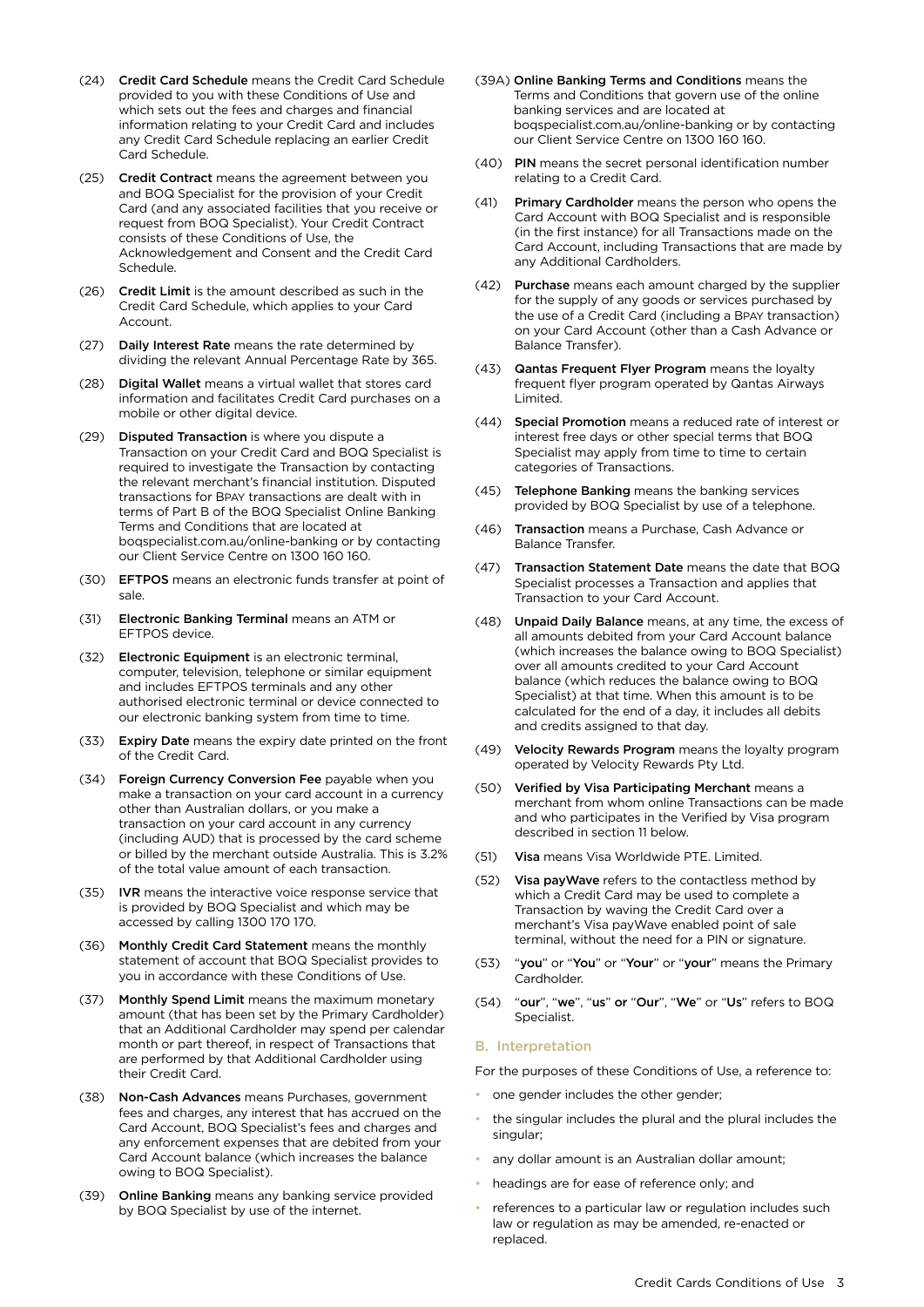# <span id="page-7-0"></span>SECTION B

# Banking Code of Practice

As part of our commitment to customer service, we have adopted the *Banking Code of Practice*. This is a selfregulatory code which aims to foster good relations between banks and customers, and to promote good banking practice. The *Banking Code of Practice* applies to Banking Services provided to customers who are "individuals" or "small businesses" as defined in it. We will comply with the *Banking Code of Practice*, where it applies to the Banking Services we provide to you.

## Credit Card Conditions Of Use

#### 1. Activating Your Card and Agreeing To These Conditions Of Use

- 1.1 When you or any Additional Cardholder receives a new Credit Card in the mail, each cardholder must activate their Credit Card by either calling:
	- our Client Service Centre on 1300 160 160; or
	- our IVR on 1300 170 170 and following the prompts.
- 1.2 The first time that
	- you or an Additional Cardholder activates a Credit Card; or
	- a Transaction occurs on the Card Account.

(whichever comes first) constitutes your agreement to the conditions set out in the Credit Contract. You should be aware that a Transaction may arise on your Credit Card prior to you activating the Card Account in circumstances where a Transaction is conducted manually or is below certain monetary limits (which are set by the relevant merchant) and no electronic approval is required.

- 1.3 If you do not agree with the terms of the Credit Contract, do not:
	- activate your Credit Card or use it (or allow anyone else to use or activate your Credit Card); or
	- permit any Additional Cardholder to use their Credit Card.

Instead, return all Credit Cards to BOQ Specialist (cut in half diagonally, including cutting in half any chip on the card).

#### 2. Additional Cards

- 2.1 You (being the Primary Cardholder) can ask BOQ Specialist to give an additional Credit Card and PIN to someone else you nominate to be an additional cardholder on your Card Account, provided that the person you nominate is over 16 years of age. BOQ Specialist is not obliged to grant any additional Credit Cards. BOQ Specialist is required to comply with all laws governing the issuing of credit cards (including identification and verification of any additional cardholders in accordance with the Anti-Money Laundering Legislation).
- 2.2 The number of Additional Cardholders on your Card Account at any one time is limited to a maximum of nine (9).
- 2.3 When BOQ Specialist issues an additional Credit Card at your request:
	- you agree that you will provide the Additional Cardholder with a copy of these Conditions of Use and any updates BOQ Specialist makes to these Conditions of Use from time to time that are communicated to you;
	- other than as set out in section 2.5, you will be liable for all Transactions carried out by the Additional Cardholder.
	- fraudulent or unauthorised transactions can occur on Credit Cards. Where you (or your Additional Cardholder) advise BOQ Specialist that a Transaction that has occurred on your Credit Card or your Additional Cardholder's Credit Card is fraudulent, unauthorised or disputed
	- BOQ Specialist will investigate and review that Transaction in accordance with section 33 below;
	- you authorise BOQ Specialist to give to any Additional Cardholder information about your Card Account for the purposes of their use of the additional Credit Card. You also authorise BOQ Specialist to act on the instructions of the Additional Cardholder in relation to their use of their additional Credit Card, except to the extent that any such instructions relate to an increase or decrease to the Credit Limit on the Card Account, termination of the Card Account, the increase of an Additional Cardholder's Monthly Spend Limit or the replacement of an additional Credit Card following cancellation of that Credit Card by you; and;
	- you acknowledge that you may cancel the additional Credit Card any time by cutting it in half diagonally (including cutting in half any chip on the Credit Card) and either returning the pieces to BOQ Specialist and requesting the additional Credit Card be cancelled, by informing BOQ Specialist (by calling our Client Service Centre on 1300 160 160) that you have destroyed the Credit Card and disposed of the pieces securely or (if, after taking reasonable steps, you are unable to surrender or securely dispose the additional Credit Card) by informing BOQ Specialist that you have taken all reasonable steps to have the card surrendered and returned to us.
- 2.4 If an Additional Cardholder does not comply with this Credit Contract then you (as Primary Cardholder) will be in breach of this Credit Contract (refer to section 26 below).
- 2.5 You will not be liable to BOQ Specialist for the value of any Transaction occurring on an additional Credit Card from the later of:
	- a) the date you request us (as the issuing bank) to cancel the additional Credit Card; and
	- b) the date you have taken all reasonable steps to have the additional Credit Card returned to us.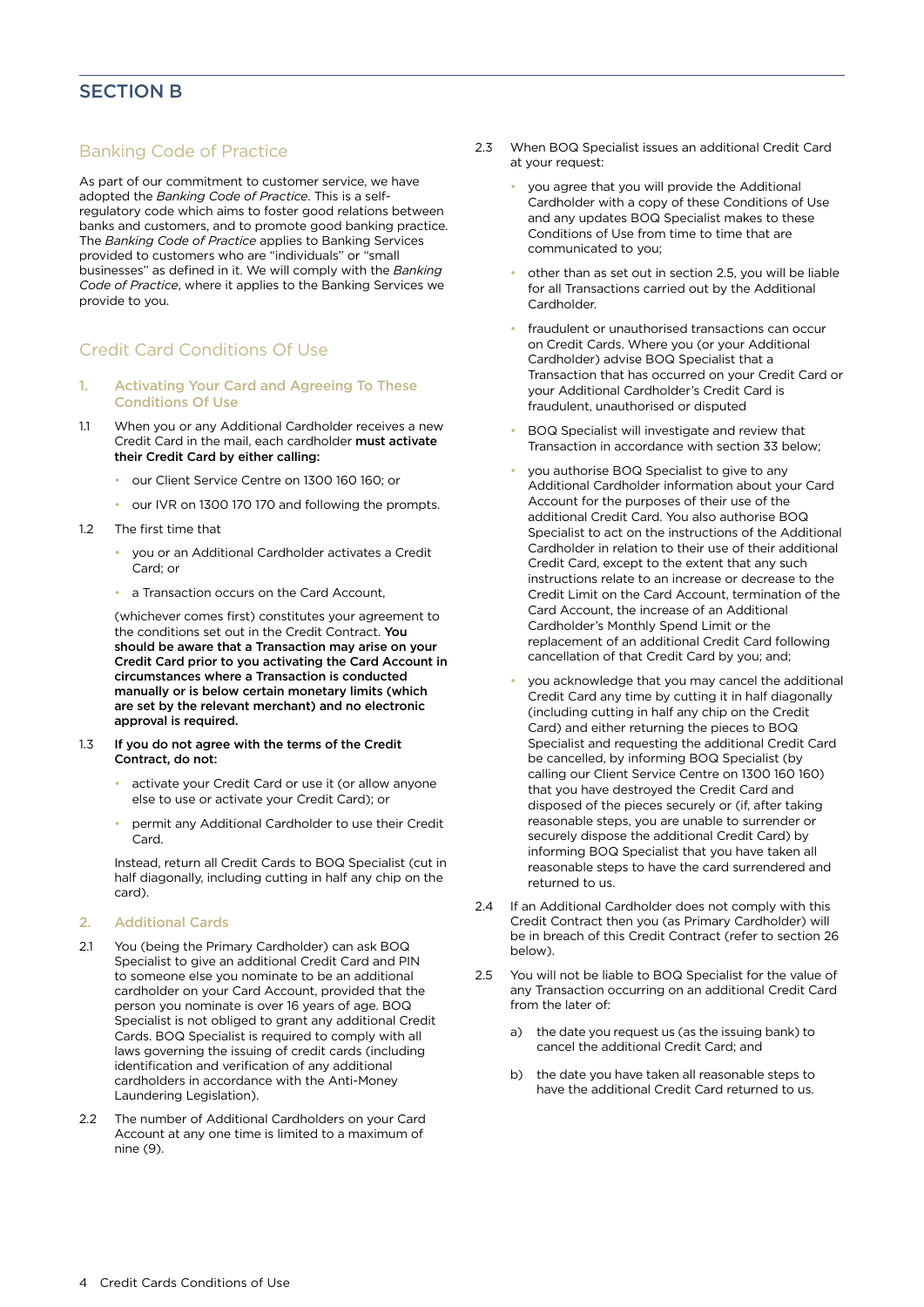#### <span id="page-8-0"></span>3. Application Of ePayments Code

- 3.1 BOQ Specialist warrants that it will comply with the requirements of the ePayments Code (ePayments Code) as established from time to time by the Australian Securities and Investments Commission, where those requirements apply to your dealings with BOQ Specialist.
- 3.2 This section and the ePayments Code only apply to EFT transactions. EFT stands for electronic funds transfer. Examples of EFT transactions are transactions that are completed when you use ATMs, EFTPOS devices, Telephone Banking or Online Banking.
- 3.3 You can obtain a copy of the ePayments Code by contacting BOQ Specialist. If you have any questions in relation to how the ePayments Code applies to this Credit Contract, you should obtain independent legal advice. You can also obtain more information on the ePayments Code by visiting ASIC's website at [www.asic.gov.au/asic/asic.nsf.](http://www.asic.gov.au/asic/asic.nsf)

#### 4. Signing Your Credit Card

You agree to sign your Credit Card as soon as you receive it and before using it, as a means of preventing unauthorised use. You must ensure that any Additional Cardholder who has been issued with a Credit Card also sign their card(s) as soon as they receive them and in any event before using the card(s).

#### 5. Security

- 5.1 The security of your Credit Card and PIN is very important as their use by any person provides access to your Card Account. You must take care to ensure that your Credit Card and PIN are not misused, lost or stolen and that they do not become known to anyone else.
- 5.2 This section contains guidelines which should be followed by you to ensure the security of your Credit Card and PIN. If you fail to safeguard your Credit Card or PIN, you may increase your liability for unauthorised use (refer to section 30 below for a list of circumstances where you may be held to be liable for an unauthorised transaction).
- 5.3 To protect your Credit Card and PIN, you must
	- sign your Credit Card immediately when you receive it;
	- memorise your PIN and never store it with or near your Credit Card; never write your PIN on your Credit Card;
	- do not access BOQ Specialist's website via an email link embedded in an email. Always access the website directly from your internet page;
	- maintain up-to-date anti-virus software and a firewall on your computer;
	- never disclose your PIN to anyone either verbally, in writing or electronically; never lend or give your Credit Card to anyone;
	- never tell anyone your PIN (including BOQ Specialist and its staff);
	- try to prevent anyone else seeing you enter your PIN into an Electronic Banking Terminal; never leave your Credit Card unattended, e.g. in your car or at work;
	- immediately report the loss, theft or unauthorised use of your Credit Card to the Client Service Centre on 1300 160 160; keep a record of the Client Service Centre telephone number with your usual list of emergency telephone numbers;
	- examine your Monthly Credit Card Statement as soon as you receive it to identify and report, as soon as possible, any instances of unauthorised use; and

• for security reasons, on the Expiry Date, destroy your Credit Card by cutting it diagonally in half (including cutting in half any chip on the Credit Card) and disposing of it securely.

#### 6. Reporting The Loss Or Theft Of Your Credit Card

6.1 If you believe your Credit Card or PIN has been lost, stolen or misused, or your PIN has become known to someone else, you should IMMEDIATELY report this by:

#### In Australia

Calling our Client Service Centre on 1300 160 160

#### While Overseas

- Calling +61 2 9293 2121
- 6.2 At the time that you make the report, you will be given a reference number which you should retain as evidence of the date and time of your report.
- 6.3 If the loss, theft or misuse occurs outside of Australia, you may choose to notify a financial institution displaying the Visa logo. You must also then confirm the loss, theft or misuse of the Credit Card with BOQ Specialist immediately by telephoning the Client Service Centre.
- 6.4 If your Credit Card is reported as lost or stolen, BOQ Specialist will issue to you a replacement Credit Card. You must give BOQ Specialist a reasonable time to arrange cancellation and the issue of a replacement Credit Card. If a replacement Credit Card is issued to you where you have reported your Credit Card as lost or stolen, you may be charged a Card Replacement Fee (or an Overseas Card Replacement Fee if you are overseas). Refer to the Credit Card Schedule for details of these fees.

We are liable for any loss that occurs due to the unavailability of the telephone numbers in 6.1, provided that you make a report within a reasonably time of the telephone numbers again becoming generally available.

#### 7. Annual Minimum Spend - Signature Card Only

- 7.1 The Annual Minimum Spend Limit that currently applies to your Visa Signature Card Account is \$48 000. If BOQ Specialist wishes to vary the amount of the Annual Minimum Spend Limit, BOQ Specialist will inform you of this change in accordance with the requirements set out in section 35.6 below.
- 7.2 If, in any twelve (12) month period, you do not meet the Annual Minimum Spend Limit, then BOQ Specialist may elect to:
	- not renew your Credit Card in accordance with section 25; or
	- cancel your Credit Card and your Card Account.
	- If BOQ Specialist elects to do either of the above, it will:
	- provide you with at least 90 days notice in writing of its intention to either not renew your Credit Card or to cancel your Credit Card and Card Account; and
	- use reasonable endeavours to offer you a substitute credit card product.
- 7.3 If BOQ Specialist is unable to provide you with a substitute credit card product, you must pay to BOQ Specialist the Closing Balance in full.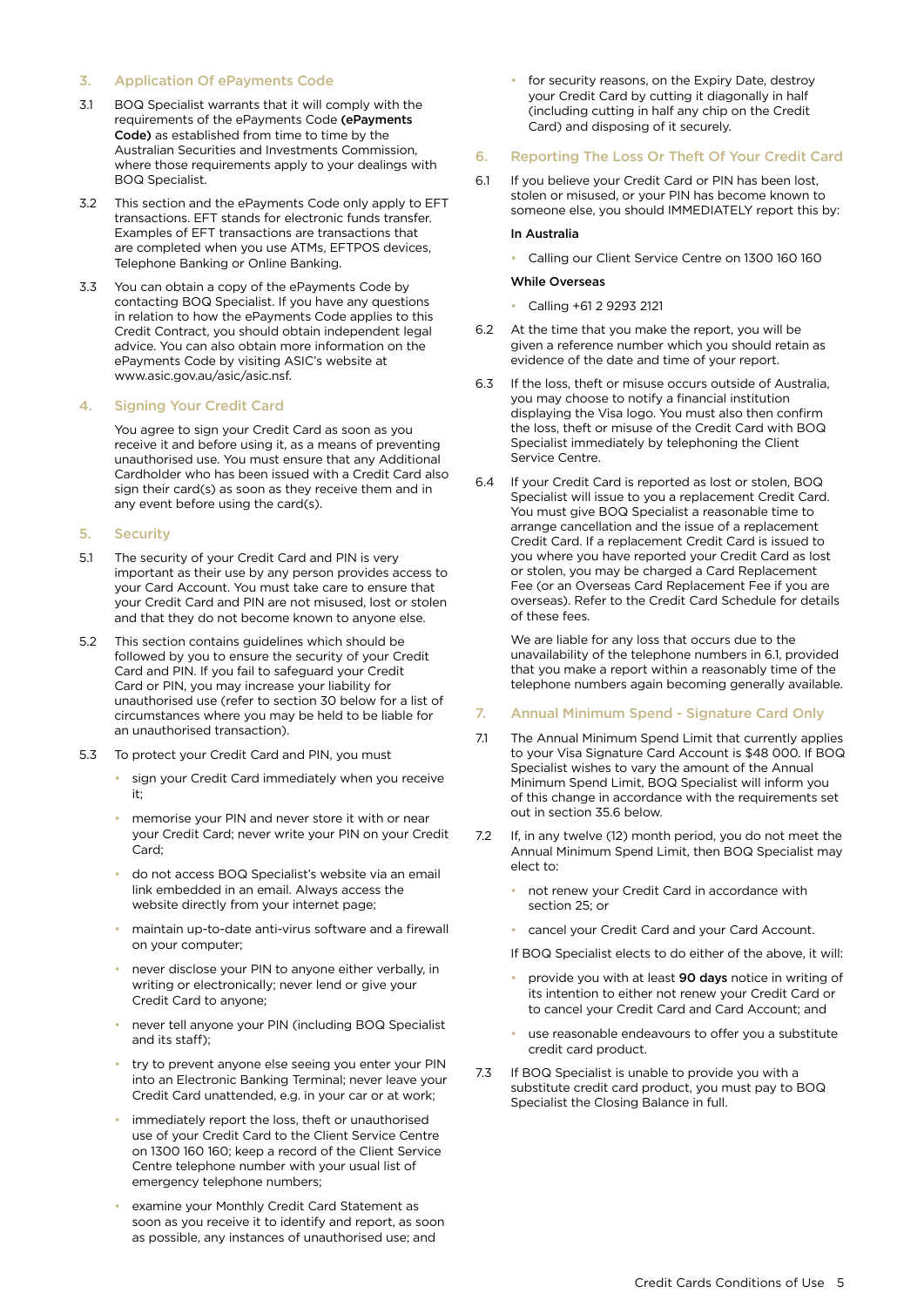#### <span id="page-9-0"></span>8. Using Your Credit Card

- 8.1 Your Credit Card is generally accepted anywhere the Visa logo is displayed in Australia and overseas. You can also use your Credit Card at EFTPOS terminals across Australia or to make purchases over the phone or via the internet. Some merchants however may choose not to accept Visa credit cards and may also charge an additional fee for credit card payments. You should always check with the merchant that it will accept your Credit Card before you attempt to purchase any goods or services and also if they will be charging you an additional fee for using the Credit Card.
- 8.2 Your Credit Card can be used to pay for Transactions that are under \$100.00 by using Visa payWave at Visa payWave participating merchants. Before authorising a Visa payWave Transaction by waving your Credit Card over the merchant's enabled Visa payWave terminal, you must check that the correct amount is displayed on the Visa payWave terminal. If your Transaction exceeds \$100.00, or if the payWave terminal is faulty, you will be required to either sign or enter your PIN.
- 8.3 We do not warrant that ATMs will always have money available or that all financial institutions will provide ATM services to you. You may be able to obtain cash by presenting your Credit Card to a merchant or branch counter at a financial institution. In these circumstances, you may be required to provide suitable identification which identifies you as the holder of the Credit Card.
- 8.4 You must not use your Credit Card for any unlawful purpose, including the purchase of goods or services prohibited by the laws of Australia and/or the laws of the location where the Credit Card is used or where the goods or services are provided. Should your Credit Card be used for unlawful purposes, BOQ Specialist may restrict you from accessing any available funds from your Card Account.
- 8.5 It is an offence under Australian law to conduct transactions on an account which may lead to an actual or attempted evasion of a taxation law, or an offence under any other Commonwealth or Territory law. Where BOQ Specialist has reasonable grounds to suspect that such Transaction(s) have occurred on the Card Account, BOQ Specialist is obliged to report such suspicion to the Australian Transaction Reports and Analysis Centre. Should your Credit Card be used for unlawful purposes, BOQ Specialist may restrict you from accessing any available funds from your Card Account.
- 8.6 You acknowledge that your Credit Card details and transaction details may be processed by Visa in countries other than Australia. By using your Credit Card, you agree that information regarding any Transactions and personal information relating to yourself and any Additional Cardholders may be processed outside of Australia.
- 8.7 BOQ Specialist does not warrant or accept any responsibility if a merchant's Electronic Banking Terminal does not accept your Credit Card. You should always check with the relevant merchant that it will accept your Credit Card before purchasing any goods or services.
- 8.8 BOQ Specialist is not responsible in the event that you have a dispute regarding the goods or services purchased with your Credit Card. In the first instance, you should contact the merchant directly. If you cannot resolve the dispute with the merchant, BOQ Specialist has the ability in certain circumstances to investigate Disputed Transactions on your behalf (refer to section 33.7 below for a list of the circumstances when BOQ Specialist can investigate Disputed Transactions) and attempt to obtain a refund for you.
- 8.9 You should never sign a blank Credit Card Transaction voucher. Providing authorisation for an unspecified amount can leave you vulnerable to being charged nonstandard and large amounts, without prior notification from the relevant merchant.
- 8.10 All Credit Cards that are issued pursuant to this Credit Contract remain the property of BOQ Specialist. You must return all Credit Cards to us if we request that you do so.
- 8.11 You must not use your Credit Card after the Expiry Date.
- 9. Using Your Credit Card Outside Australia
- 9.1 All Transactions conducted overseas will be converted into Australian dollars (AUD). Transactions will either be converted directly into Australian dollars or will be first converted from the currency in which the Transaction was made into US dollars and then converted to Australian dollars by Visa. The conversion rate used is either:
	- a wholesale market rate selected by Visa from a range of wholesale rates one day before the transaction is processed by Visa; or
	- the government-mandated rate in effect for the applicable processing date.
- 9.2 A Foreign Currency Conversion Fee is payable by you when you make a Transaction on your Credit Card in a currency other than Australian dollars, or you make a transaction on your Credit Card in any currency (including AUD) that is processed by a card scheme or billed by the merchant outside of Australia (refer to the Credit Card Schedule).
- 10. Additional Services Attached To Your Credit Card

#### 10.1 Insurance

BOQ Specialist offers complimentary insurance benefits to the Primary Cardholder pursuant to an agreement entered into between BOQ Specialist and Chubb Insurance Australia Limited (previously known as ACE Insurance Limited) the details of which are set out in a separate document entitled *"Credit Card Insurance Terms and Conditions"*. You acknowledge that BOQ Specialist is not liable to you if the insurer does not meet an insurance claim made by you pursuant to the insurance terms.

#### 10.2 Rewards Programs

BOQ Specialist is offering primary holders of Credit Cards the opportunity to participate in the BOQ Specialist Rewards Program.

BOQ Specialist offers the choice of two different rewards programs set out in 10.2(a) and 10.2(b) below. Primary Cardholders can only select one BOQ Specialist Rewards Program to be attached to their Card Account by indicating which one on their Credit Card application form.

#### 10.2(a) BOQ Specialist Qantas Rewards Program

If you elect to participate in the BOQ Specialist Qantas Rewards Program, you will be automatically eligible to participate in the BOQ Specialist Qantas Rewards Program when you activate your Credit Card. You however need to be a member of the Qantas Frequent Flyer Program in order to be credited with Qantas Points you earn. Refer to the separate booklet entitled "BOQ Specialist Qantas Rewards Program" for further details and terms and conditions.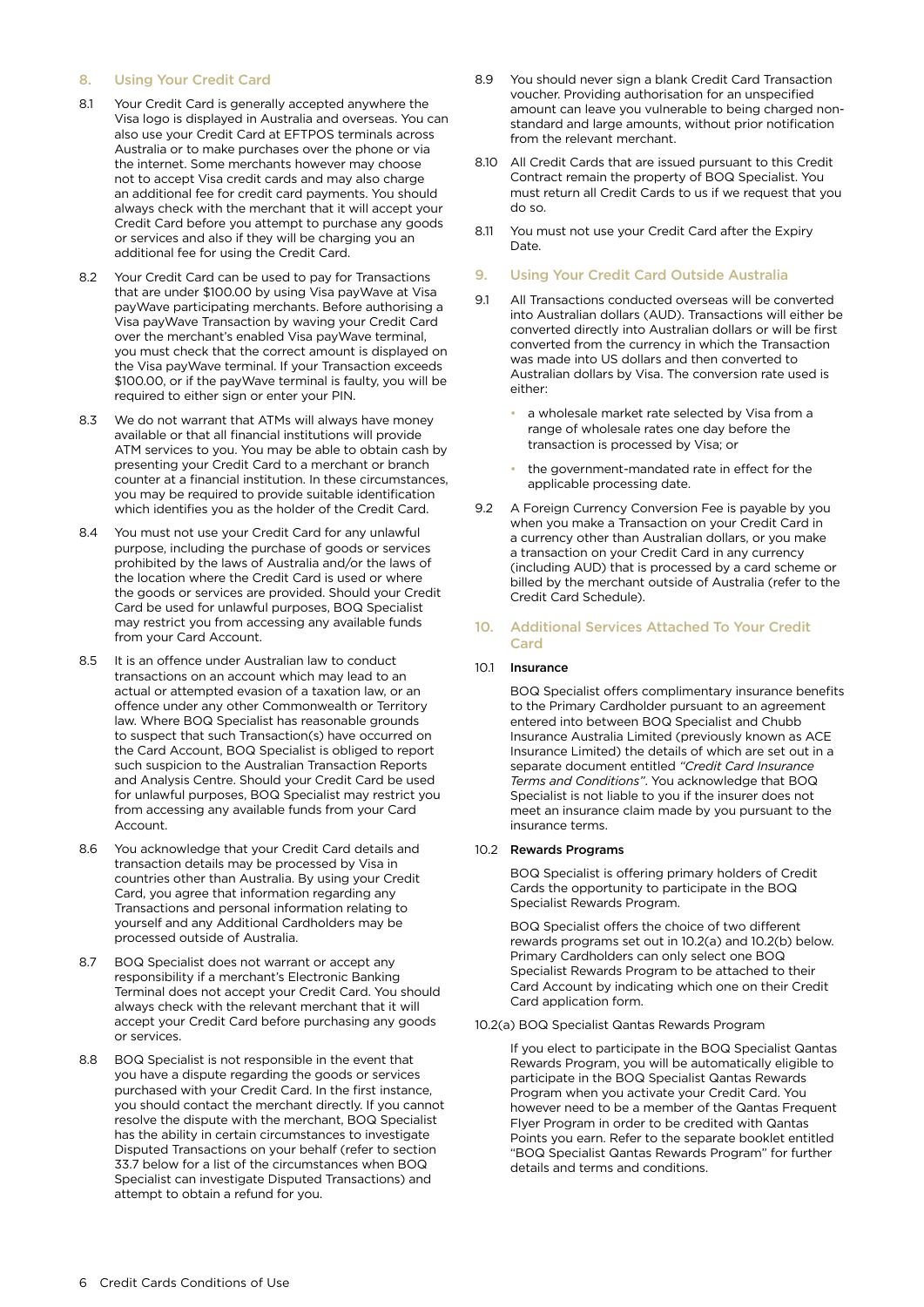#### <span id="page-10-0"></span>10.2(b) BOQ Specialist Velocity Rewards Program

If you elect to participate in the BOQ Specialist Velocity Rewards Program, you will be automatically eligible to participate in the BOQ Specialist Velocity Rewards Program when you activate your Credit Card. You however need to be a member of the Velocity Rewards Program in order to be credited with Velocity Points you earn. Refer to the separate booklet entitled "BOQ Specialist Velocity Rewards Program" for further details and terms and conditions.

#### 10.3 Other Services

You will be able to access your Card Account by using our Online Banking facilities. Please refer to our website for full terms and conditions [www.boqspecialist.com.au.](http://www.boqspecialist.com.au/)

10.3(a) You will be able to access your Credit Card by using eligible Digital Wallets. Please refer to our website to see the list of eligible Digital Wallets and for our full terms and conditions which must be read in conjunction with these Conditions of Use www.boqspecialist.com.au.

#### 11. Verified By Visa

- 11.1 Your Credit Card has been automatically enrolled with Verified by Visa. Verified by Visa is a program designed to authenticate online transactions. This means that when you use your Credit Card online to make a purchase at a Verified by Visa Participating Merchant, your identity may be validated.
- 11.2 You will be asked to validate your identity only when you attempt an online purchase from a Verified by Visa Participating Merchant and the relevant transaction is deemed to be high risk. A transaction may be deemed high risk if it is for a high value or an irregular purchase based on your previous Credit Card transaction history.
- 11.3 In order to validate your identity, you or your Additional Cardholder will be sent an SMS authentication code or asked to answer personal questions which we will match against your personal information that we have obtained from you.
- 11.4 If you are unable to validate your identity after three attempts, you will be unable to complete the transaction and your Credit Card may be temporarily suspended. Please contact the Client Service Centre on 1300 160 160 to have the suspension on your Credit Card removed.
- 11.5 If, after the suspension on your Credit Card has been removed and you attempt an online transaction with a Verified by Visa Participating Merchant and again you are unable to validate your identity after three (3) attempts, your Credit Card may be indefinitely suspended from use with all Verified by Visa Participating Merchants. Please contact the Client Service Centre on 1300 160 160 to have the suspension on your Credit Card removed.
- 11.6 Online transactions that are attempted with Verified by Visa Participating Merchants and which are deemed to be very high risk transactions will be automatically declined without asking you to validate your identity. For assistance in these circumstances, contact the Client Service Centre on 1300 160 160.
- 11.7 Verified by Visa requires use of Microsoft Internet Explorer version 5.5 and above, Netscape Navigator 7.1 and above, Firefox or Safari internet browsers.

#### 12. Transaction Limits

12.1 A maximum daily transaction limit applies to your Card Account for cash withdrawals through an ATM. The maximum daily transaction limits are set out in the Credit Card Schedule.

- 12.2 BOQ Specialist may set permanent and temporary limits on the minimum and maximum Transaction amounts.
- 12.3 BOQ Specialist may impose temporary limits on your Card Account in circumstances where Transactions appear to be suspicious or fraudulent. In these circumstances, we will use reasonable endeavours to notify you that we have imposed a temporary maximum transaction limit on your Card Account.
- 12.4 Where we impose a new permanent minimum or maximum transaction limit on your Card Account or vary an existing permanent minimum or maximum transaction limit on your Card Account, we will inform you of this change in accordance with the requirements set out in section 35 of these Conditions of Use.

#### Please note merchants may impose their own transaction limits or restrictions on the amount of cash or value that a cardholder may obtain with a Credit Card.

#### 13. Credit Limit

- 13.1 Subject to any transaction limits which we may impose in accordance with section 12, BOQ Specialist will make funds available to you up to the Credit Limit. The Credit Limit applies to the Card Account and there is not an additional Credit Limit for cards issued to any Additional Cardholder.
- 13.2 You must not allow your Unpaid Daily Balance to exceed the Credit Limit, unless BOQ Specialist has consented in writing or BOQ Specialist otherwise authorises the Transaction which results in the Transaction exceeding the Credit Limit.
- 13.3 Transactions which are below certain monetary limits (which are set by the relevant merchant's financial institution) and where no electronic approvals are in place or Transactions that are processed manually are not authorised by us before they proceed. Accordingly, in these circumstances your Unpaid Daily Balance may exceed your Credit Limit without our authorisation.
- 13.4 If you conduct a Transaction which results in your Unpaid Daily Balance exceeding your Credit Limit, this does not signify an increase in your Credit Limit by BOQ Specialist. If the Credit Limit is exceeded without BOQ Specialist's approval, you must immediately repay to BOQ Specialist any amount in excess of your Credit Limit. When BOQ Specialist becomes aware of a Transaction in excess of your Credit Limit, BOQ Specialist will take reasonable steps to contact you to notify you that your Unpaid Daily Balance has exceeded your Credit Limit. BOQ Specialist will notify you no later than 2 business days after the day on which BOQ Specialist becomes aware that you have exceeded your Credit Limit (unless you have since paid an amount that brings your Unpaid Daily Balance within your Credit Limit). You agree that BOQ Specialist may provide such notification by writing, email, SMS or through your internet banking.
- 13.5 You agree that each time your Unpaid Daily Balance exceeds your Credit Limit, you will be charged a oneoff Over Limit Fee (refer to the Monthly Credit Card Statement). The Over Limit Fee may be charged at any time in the statement period to which the transaction relates but generally will be deducted from your Card Account balance (which will increase the balance owing to BOQ Specialist) at the end of the day that your Unpaid Daily Balance exceeds your Credit Limit. You may withdraw this agreement at any time by providing notice to BOQ Specialist.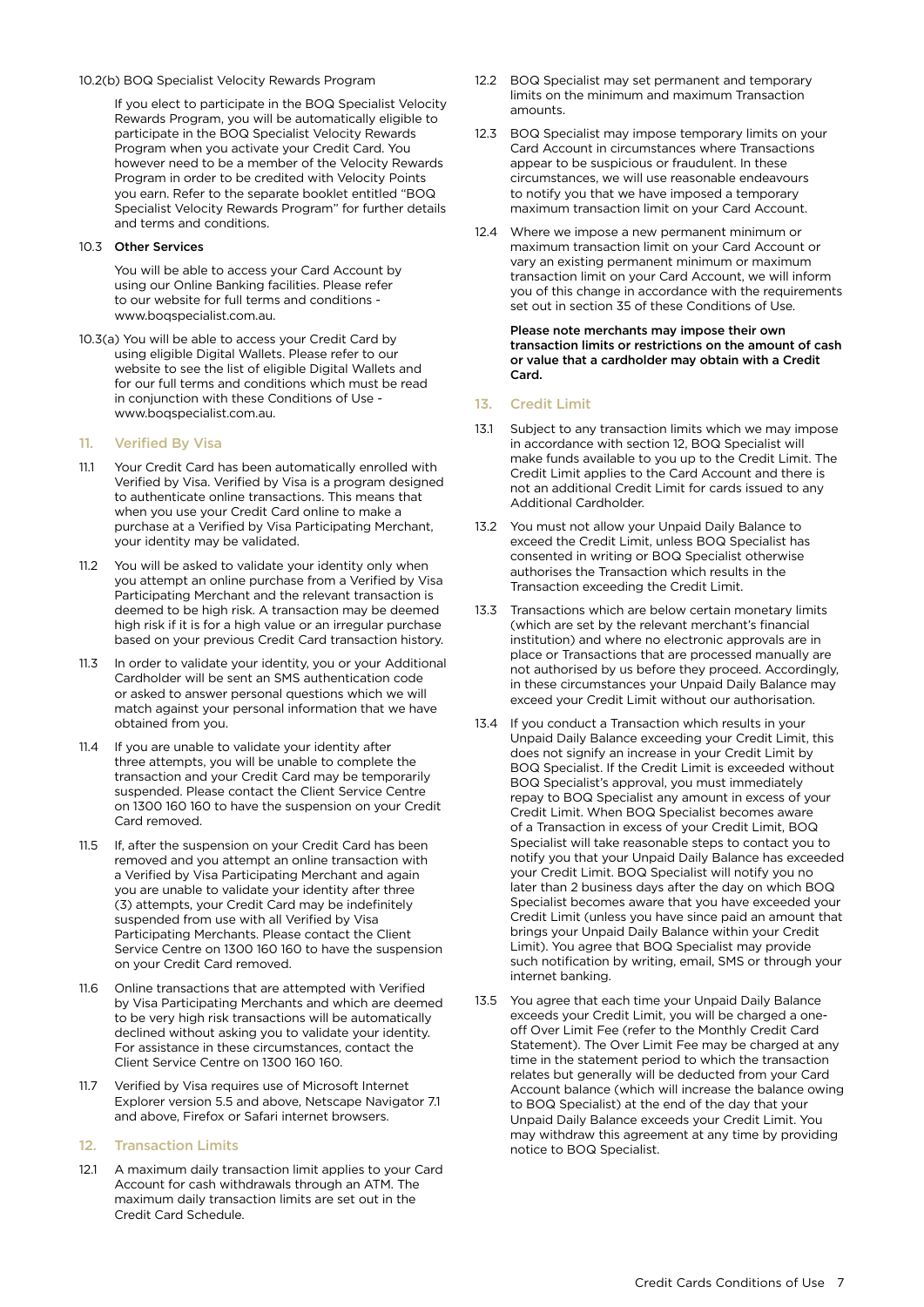- <span id="page-11-0"></span>13.6 You may ask BOQ Specialist to permanently or temporarily increase your Credit Limit at any time. BOQ Specialist is not required to agree to any such request or respond to an invitation to apply to increase your Credit Limit. If BOQ Specialist forms the view that your financial circumstances do not justify a permanent or temporary increase in your Credit Limit (in BOQ Specialist's opinion) or the increase in the Credit Limit is unsuitable for you (in BOQ Specialist's opinion), BOQ Specialist will not agree to increase your Credit Limit. BOQ Specialist may only increase your Credit Limit at your request or with your written consent. However, BOQ Specialist may reduce your Credit Limit or stop providing further credit without your consent. In these circumstances, BOQ Specialist will give you written notice as soon as possible after deciding to reduce your Credit Limit (refer to section 35). You can request that BOQ Specialist reduce your Credit Limit at any time by contacting our Client Service Centre.
- 13.7 You will not be charged any Over Limit Fee in circumstances where we agree that your Credit Limit is to be temporarily increased, except in circumstances where you exceed your new temporary Credit Limit (in which case section 13.5 applies).
- 13.8 You are entitled to reduce your credit limit to any amount that equals, or exceeds, the minimum credit card limit. To request a reduction in your credit limit you can contact our Client Service Centre 24/7 on 1300 160 160 or send us a Secure Message through Online Banking.

You will need to ensure your account balance does not exceed the requested credit limit before we can make the credit limit reduction. We will tell you if there is anything else you need to do for us to complete your request.

#### 14. Additional Cardholder Limits

- 14.1 For each Additional Cardholder that is attached to the Card Account, the Primary Cardholder may set a Monthly Spend Limit. If no Monthly Spend Limit is set by the Primary Cardholder, an Additional Cardholder's Monthly Spend Limit defaults to the Credit Limit.
- 14.2 A Monthly Spend Limit may be set by the Primary Cardholder either by:
	- setting this at the time the Primary Cardholder completes the application requesting that an Additional Cardholder be attached to the Card Account; or
	- contacting the Client Service Centre on 1300 160 160. In these circumstances, BOQ Specialist will then immediately arrange for the Additional Cardholder's Monthly Spend Limit to apply to the Card Account and such requests usually will take effect within one hour of BOQ Specialist receiving the request.
- 14.3 An Additional Cardholder's Monthly Spend Limit resets at the start of each statement period. If, in any relevant month, an Additional Cardholder's Monthly Spend Limit is reached, the Additional Cardholder will not be able to perform any further Transactions on the Card Account until such time as the Monthly Spend Limit resets.
- 14.4 The Primary Cardholder must contact BOQ Specialist if they wish to reduce or increase an Additional Cardholder's Monthly Spend Limit. BOQ Specialist will then arrange for the Additional Cardholder's Monthly Spend Limit to be reduced or increased. Such requests will usually take effect within one hour after BOQ Specialist receives the request.
- 14.5 When an Additional Cardholder completes Transactions, this will increase the Unpaid Daily Balance. An Additional Cardholder will be restricted from accessing his or her Monthly Spend Limit in circumstances where the Unpaid Daily Balance equals or exceeds the Credit Limit.
- 14.6 Any repayments to the Card Account are applied to reduce the Unpaid Daily Balance (see section 21.3 below) and are not applied to an Additional Cardholder's Monthly Spend Limit.
- 14.7 If an Additional Cardholder exceeds his or her Monthly Spend Limit, any recurring payment arrangements that are established by the Additional Cardholder may not be processed and in such circumstances, the Additional Cardholder will be required to contact the relevant merchant to discuss alternative payment methods.

#### 15. Authorisations and Processing of Transactions

- 15.1 Certain Transactions on your Card Account may need to be authorised by us before they can proceed. In these circumstances, prior to the Transaction being completed, the relevant merchant's financial institution will obtain authorisation from us for the Transaction to be processed. Once authorisation is obtained, it will reduce the amount of available funds on your Card Account. If circumstances occur where authorisation is obtained from us but the relevant Transaction is not completed, your available funds may be reduced for a certain period of time.
- 15.2 Transactions will not necessarily be processed to your Card Account on the same day that you conduct the relevant Transaction. The date that BOQ Specialist processes a Transaction and applies that Transaction to your Card Account is referred to as the "Transaction Statement Date". The Transaction Statement Date is the date that appears on your Monthly Credit Card Statement. BOQ Specialist will calculate all interest charges from the Transaction Statement Date unless section 20 provides otherwise.
- 15.3 Where you make multiple Transactions on your Card Account on the same day, debit Transactions (which are Transactions which increase your Unpaid Daily Balance, such as Purchases and Cash Advances) are posted to your Card Account before credit transactions (which are transactions which reduce your Unpaid Daily Balance, such as payments).
- 15.4 BOQ Specialist has the right to refuse authorisation for you to effect any Transaction if:
	- BOQ Specialist has suspended your Card Account in accordance with these Conditions of Use (refer to section 25);
	- the Transaction will result in your Unpaid Daily Balance exceeding your Credit Limit; or
	- an Additional Cardholder has exceeded their Monthly Spend Limit.

#### 16. Statements And Receipts

- 16.1 A printed Transaction record will be available for each Transaction carried out with your Credit Card at an Electronic Banking Terminal.
- 16.2 You should always check the Transaction amount indicated on any:
	- printed Transaction record is correct before you sign it; or
	- Electronic Banking Terminal is correct before entering your PIN.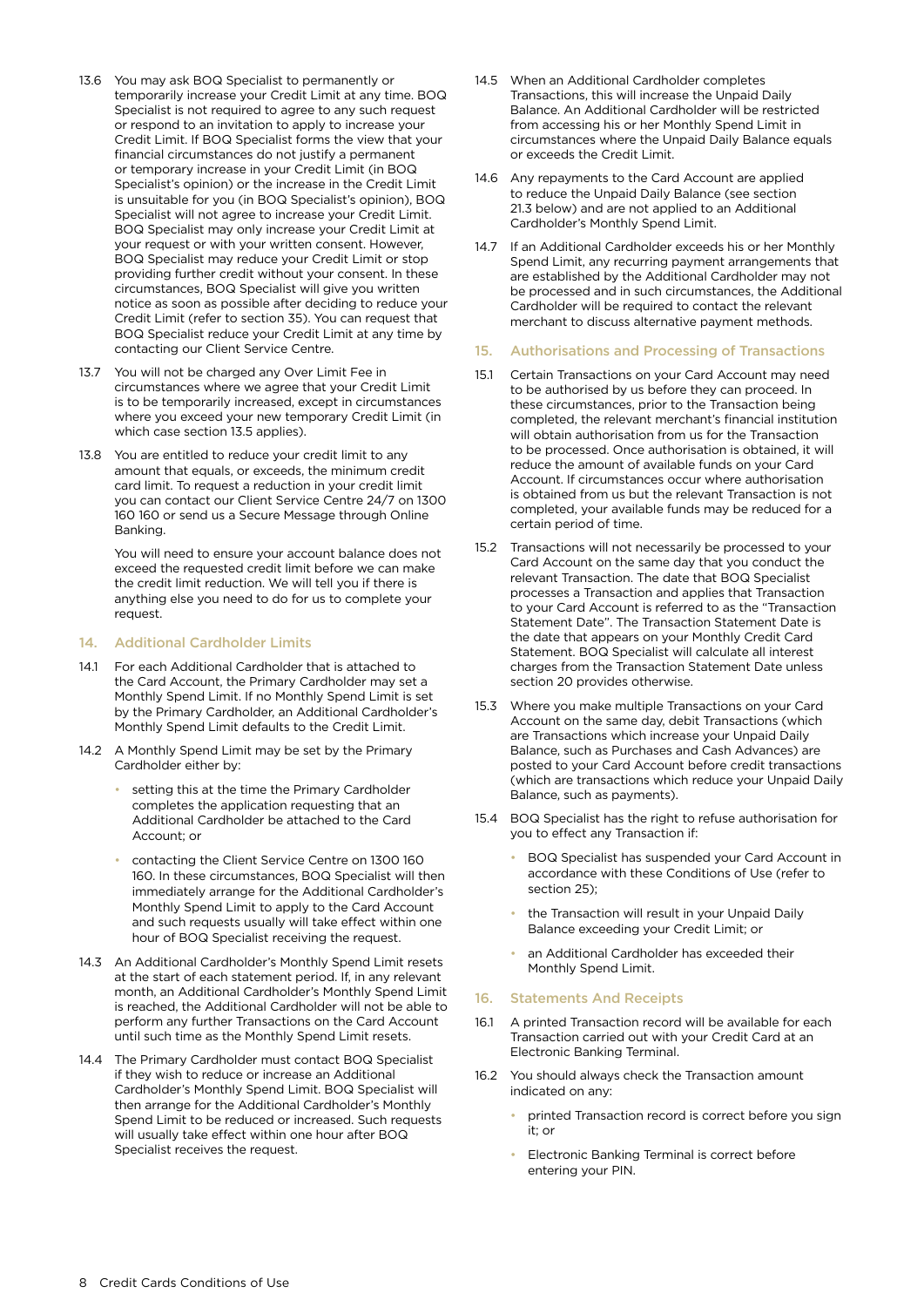- <span id="page-12-0"></span>16.3 You should obtain, check and retain all printed Transaction records (including sales and cash advance records) issued to you for checking against your Monthly Credit Card Statements.
- 16.4 BOQ Specialist will send to the Primary Cardholder a Monthly Credit Card Statement (unless the Card Account has a nil balance and no Transactions have occurred since the last statement period). All amounts shown on the Monthly Credit Card Statement will be in Australian dollars.
- 16.5 You may request an additional copy of your Monthly Credit Card Statement at any time, however fees and charges will apply. Refer to the Credit Card Schedule.
- 16.6 The date your Monthly Credit Card Statement is issued is called the "statement date" and the period from one statement date to the next statement date is called the "statement period".
- 16.7 There is no facility available to make repayments overseas. However, if you are overseas when a payment is due, you must still ensure that any minimum repayments are made.
- 16.8 In July each year, BOQ Specialist will send to the Primary Cardholder an Annual Purchase Summary. All amounts shown on the Annual Purchase Summary will be in Australian dollars. You may request an additional copy of your Annual Purchase Summary at any time, however fees and charges will apply. Refer to the Credit Card Schedule.

#### 17. Transactions Debited To Your Card Account

- 17.1 BOQ Specialist will deduct from your Card Account balance (which will increase the balance owing to BOQ Specialist) the value of all Transactions carried out by the use of your Credit Card. BOQ Specialist will (in the first instance) consider a Transaction as having been authorised by you when:
	- you conduct a Transaction;
	- your Credit Card is used to conduct a Transaction; or
	- your Credit Card is presented to a merchant (or someone else on behalf of a merchant) in a way acceptable to BOQ Specialist.
- 17.2 Fraudulent transactions can occur on your Credit Card. Where you advise BOQ Specialist that a Transaction that has been debited from your Card Account balance (which will increase the balance owing to BOQ Specialist) is fraudulent, unauthorised or disputed, BOQ Specialist will investigate and review that Transaction in accordance with section 33 of these Conditions of Use. We may close your Card Account and/or cancel your Credit Card pursuant to section 25 of these Conditions of Use. If we take either or both of these steps we may issue you with a replacement Credit Card and, if relevant, allocate a new Card Account number. For mistaken, unauthorised and fraudulent BPAY Transactions, please see Part B of the BOQ Specialist Online Banking Terms and Conditions.
- 17.3 All Purchases, Cash Advances, Balance Transfers, interest charges and fees and charges will be debited from your Card Account balance in accordance with these Conditions of Use. All amounts debited from your Card Account will form part of your Unpaid Daily Balance.

#### 18. Fees And Charges

- 18.1 The fees and charges outlined in the Credit Card Schedule apply. You agree to pay to BOQ Specialist all fees and charges that are set out in the Credit Card Schedule. Information on standard fees and charges is available online at [www.boqspecialist.com.au.](http://www.boqspecialist.com.au/) It is also available on request. BOQ Specialist will deduct these fees and charges from your Card Account balance (which will increase the balance owing to BOQ Specialist) by debiting the amount of the fee or charge in accordance with this section 18 and the Credit Card Schedule. All fees and charges that are set out in the Credit Card Schedule are inclusive of GST.
- 18.2 If you consider BOQ Specialist has incorrectly charged you a fee or charge, you may dispute this by contacting BOQ Specialist in accordance with section 33. Any incorrectly charged fee or charge will be reversed by BOQ Specialist.
- 18.3 The Card Account will be debited (which will increase the balance owing to BOQ Specialist) with the Annual Card Fee following activation by the Primary Cardholder of the Card Account. This Annual Card Fee is then charged in subsequent years on each anniversary after the activation of the Card Account. Refer to the Credit Card Schedule.
- 18.4 When the Additional Cardholder activates their Credit Card, the Additional Cardholder Fee will be debited from the Card Account balance (which will increase the balance owing to BOQ Specialist). This Additional Cardholder Fee is then charged in subsequent years on each anniversary after the activation by the Primary Cardholder of the Additional Cardholder's Credit Card.

#### 19. Government Fees And Charges

19.1 BOQ Specialist reserves the right to pass on to you any fees, charges, duties and taxes that are imposed on the use of your Credit Card by any government or by any regulatory authority. You authorise BOQ Specialist to debit your Card Account balance (which will increase the balance owing to BOQ Specialist) with those fees, charges, duties and taxes.

#### 20. Interest Charges

#### 20.1 Calculation of Interest Charges

Interest on outstanding Cash Advances and Non-Cash Advances are calculated differently. Information on any interest rate is available on request.

#### 20.2 Cash Advances

For Cash Advances, interest is calculated on the value of the Transaction from and including the Transaction Statement Date. The Annual Percentage Rate that applies to Cash Advances is shown in the Credit Card Schedule.

#### 20.3 Non-Cash Advances

Unless an interest free period applies, for Non-Cash Advances interest is calculated on the value of the Transaction from the day after the due date shown on your statement ("the Payment Due Date"). However, if you are already in a non interest free cycle, the interest is calculated on the value of the Transaction from and including the Transaction Statement Date.

#### 20.4 Balance Transfers

All balance transfers are treated as a Cash Advance as set out in clause 20.2 and the Annual Percentage Rate that applies is set out in the Credit Card Schedule.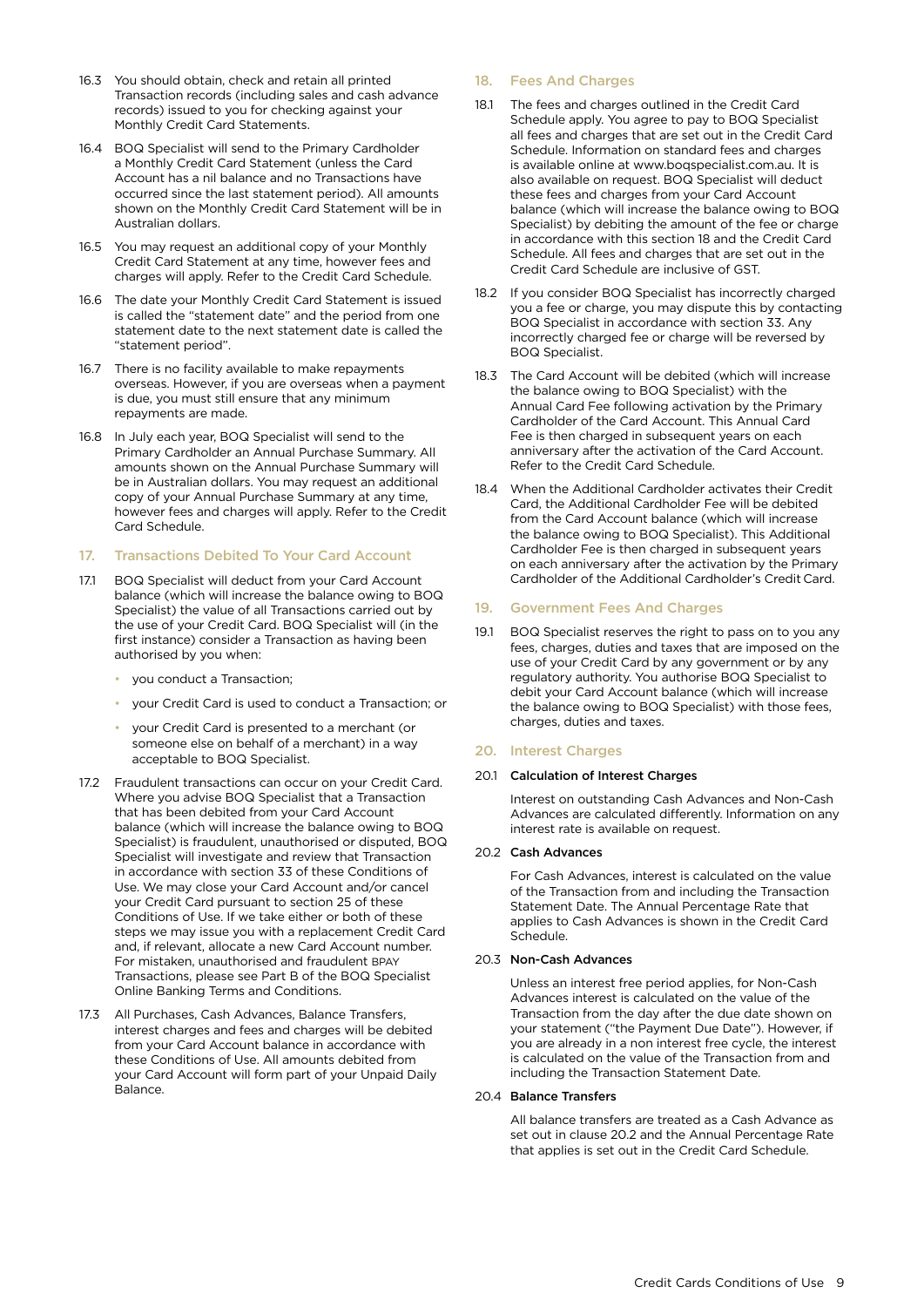#### <span id="page-13-0"></span>20.5 Calculation of Interest Charges

- The interest charges on:
- (1) Cash Advances;
- (2) Non-Cash Advances (not receiving the benefit of any interest free period);
- (3) any Transactions where a Balance Transfer applies,

are calculated daily, by applying the Daily Percentage Rate separately to the Unpaid Daily Balances of Cash Advances, Non-Cash Advances and any Transactions where a Balance Transfer applies. The total amount of interest charges debited to the Card Account balance (which will increase the balance owing to BOQ Specialist) is the sum of the interest charges on:

- (4) Cash Advances;
- (5) Non-Cash Advances; and
- (6) any Transactions where a Balance Transfer applies

All interest charges for the relevant statement period will be deducted from the Card Account balance (which will increase the balance owing) on the last day of the relevant statement period.

#### 20.6 Interest free period for Purchases

An interest free period may apply to Non-Cash Advance transactions. An interest free period starts on the day your account opens. Once an interest free period starts, it continues until you fail to pay by the Payment Due Date the closing balance from the last statement of account. The daily interest calculation will commence the day after that Payment Due Date.

Each Monthly Credit Card Statement sets out your Closing Balance on the Card Account at the end of the statement period and the Payment Due Date for payments for that statement period.

#### 20.7 Further interest free periods

Another interest free period will commence when one of these things happen:

- You pay the closing balance from a Credit Card Statement of account by the Payment Due Date on that statement.
- Your opening balance for a new statement period is zero or in credit. The interest free period starts on the first day of that statement period.

#### 20.8 Interest free days

Your Credit Card Schedule sets out the maximum number of interest free days that apply to Purchases and is subject to change at any time. The number of interest free days will depend on the date of the relevant Purchase and the due date to pay the Closing Balance for the relevant statement period.

#### 20.9 Transactions eligible for an interest free period

An interest free period will not apply to Cash Advances or Balance Transfers at any time. Non-Cash Advance transactions may be eligible for an interest free period in accordance with Clause 20.6.

#### 21. Payments

#### 21.1 Minimum payment required

- (1) Where your Closing Balance on your Monthly Credit Card Statement shows an amount owing, you must pay the minimum amount owing by the due date as specified on the Monthly Credit Card Statement.
- (2) The minimum amount owing is calculated as the greater of \$20 or 2% of the Closing Balance. Where your Closing Balance for the relevant Monthly Credit Card Statement is less than \$20, the full Closing Balance is payable.
- (3) If you do not pay the minimum amount owing as shown on your Monthly Credit Card Statement by the due date, BOQ Specialist will charge you a Late Payment Fee (refer to the Credit Card Schedule for a description of the amount of this fee and when it will be debited from your Card Account balance) which will increase the balance owing to BOQ Specialist.
- (4) You may pay more than the minimum amount owing and may pay all of the Closing Balance. However, if you do this, it does not affect your obligation to pay in full the minimum amount owing that may be due in any subsequent month.

#### 21.2 How and where you can make payments

- (1) You may make payments to BOQ Specialist:
	- by posting a cheque, together with the applicable portion of the Monthly Credit Card Statement to us. Please allow 5 Business Days for receipt and processing;
	- by BPAY payment, through your financial institution from your nominated savings or cheque account;
	- by presenting your Monthly Credit Card Statement at any Australia Post outlet. Payments cannot be made by other credit cards or charge cards;
	- by transferring funds from another account you hold with BOQ Specialist via Online Banking or by instructing the Client Service Centre to make such a transfer;
	- by direct debit from approved accounts. Payments cannot be made from other credit card accounts or charge cards. If you wish to use this method of payment, you will be required to complete a Direct Debit Request form, which contains further terms and conditions in the form of a Direct Debit Request Service Agreement. The Direct Debit Request Service Agreement includes further information about how you may change, stop or defer a direct debit payment. The Direct Debit Request form can be downloaded by visiting boqspecialist.com.au or alternatively by calling our Client Service Centre;
	- by any other means as advised by BOQ Specialist from time to time.
- (2) You cannot send cash to BOQ Specialist as a means of payment.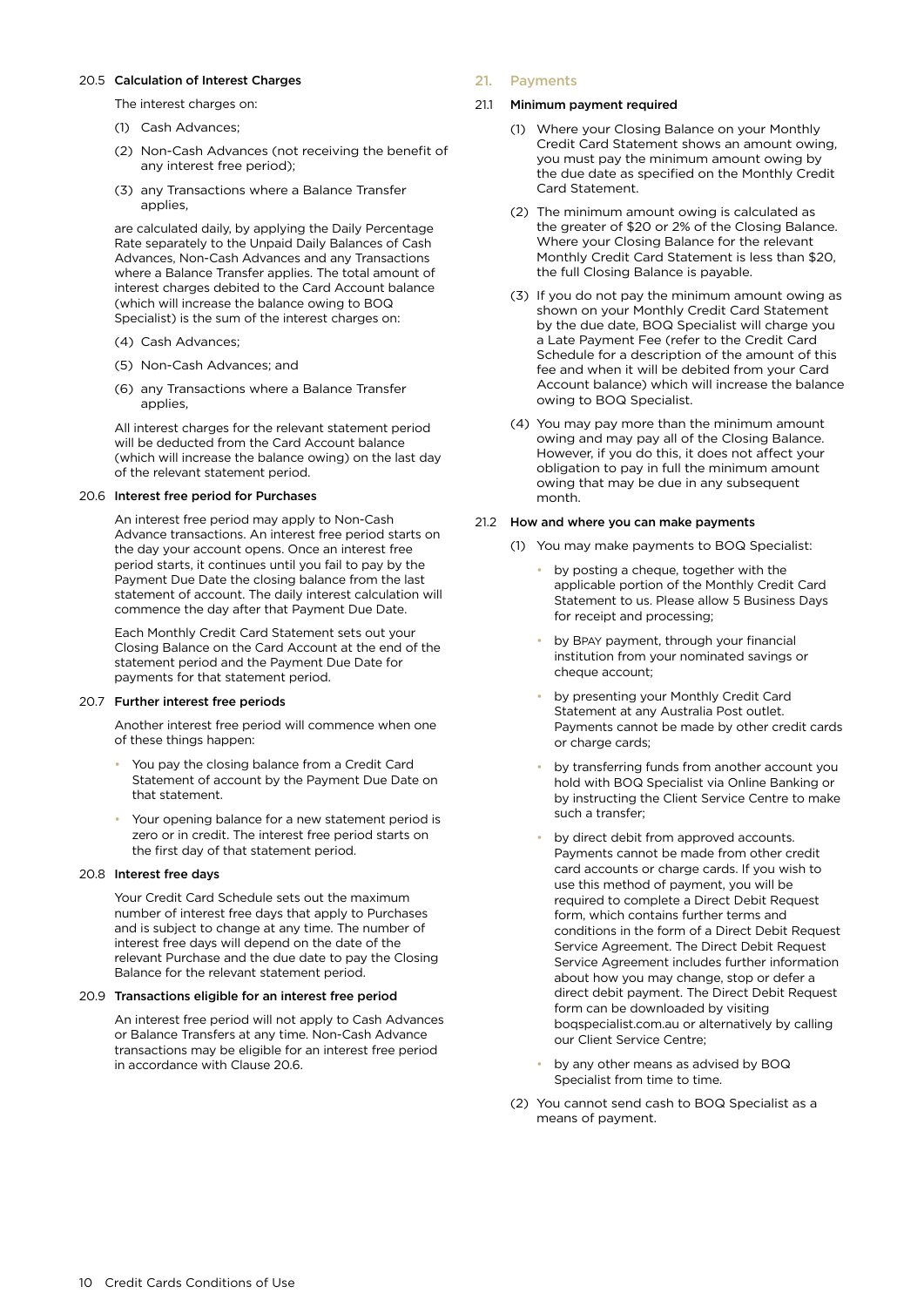- <span id="page-14-0"></span>(3) Payments made to your Card Account may not be credited to your Card Account balance (i.e. your balance owing to BOQ Specialist may not be reduced) on the day of lodgement of the payment. The processing of payments can take a number of days. You should allow sufficient time for payment to be received and processed by BOQ Specialist before the due date.
- (4) You must always pay us in Australian dollars.
- (5) If an interest free period applies in respect of a Purchase, the minimum amount owing set out in the Monthly Credit Card Statement is calculated by including the amount of all unpaid Purchases regardless of the interest free period.
- (6) If you make a payment by EFTPOS Transaction and we identify a discrepancy between the amount recorded by the electronic equipment as having been deposited and the amount received by us, we will notify you of the difference as soon as possible and advise you of the actual amount credited to your Card Account (which reduces the balance owing to BOQ Specialist).

#### 21.3 How we apply your payments

We will allocate payments made to your Card Account to the portion of your closing balance of your most recent Monthly Credit Card Statement which attracts the highest rate of interest first and then to the portion of the closing balance of your most recent Monthly Credit Card Statement which attracts the next highest interest rate and so on.

If the Card Account balance is zero or there is no differential of interest rates in the closing balance of your most recent Monthly Credit Card statement then, except as otherwise required by law, payments made to your Card Account will be applied to credit your Card Account balance (which will reduce the amount owing to BOQ Specialist) in the following order:

- first, any Balance Transfers; then
- any outstanding non-Cash Transactions in the previous month; then
- any outstanding Cash Advance Transactions in the previous month; then
- any non-Cash Transactions for the current month: then
- any Cash Advance Transactions for the current month; then
- any Transactions that have occurred after the relevant Monthly Credit Card Statement, by applying the order set out above.

#### 21.4 Refunds

Any refund that is processed on the same date that the relevant Transaction was processed will not affect the calculation of interest charges. However, if the refund is processed on a date other than the Transaction Statement Date, the refund will be applied in the same order as set out in section 21.3 above. Any refund that is processed by BOQ Specialist will not be deemed to be a payment by you and in these circumstances you will still be required to pay the minimum amount owing by the due date as specified on the Monthly Credit Card **Statement** 

#### 22. Regular Payment Arrangements

- 22.1 You are encouraged to maintain a record of all regular payments you arrange with merchants (including the merchant's name, contact details and the amount(s) and date(s) upon which payments are to be processed). Regular payments can be either a recurring payment or an instalment payment. A regular payment arrangement represents an agreement between you and a merchant in which you preauthorise the relevant merchant to bill your Card Account at predetermined intervals (e.g. monthly or quarterly) or at intervals as agreed by you. The amount may differ or be the same for each transaction.
- 22.2 To either change or cancel any regular payment arrangement, you should contact the relevant merchant at least 15 days prior to the next scheduled payment. Until you notify the merchant, BOQ Specialist is required to process transactions from the merchant. If possible, you should retain a copy of any request to change or cancel any regular payment arrangement. If the merchant does not comply with your request to cancel or change the regular payment arrangement, you may be able to dispute the charges.
- 22.3 Should your Card Number be changed (i.e. as a result of a lost or stolen card), you must request the merchant(s) to change the details of your existing regular payment arrangement(s). If you do not undertake to notify the merchant of a change in your Credit Card details, your existing regular payment arrangement may either not be honoured by BOQ Specialist or the merchant may stop providing the goods and/or services to you.
- 22.4 Should you elect to close your Card Account or you Card Account is closed by us, you should contact all merchants with whom you have a regular payment arrangement with to revise your regular payment arrangement details as failure to do so may result in the merchant failing to provide you with the relevant goods and/or services.

#### 23. Complaints and Dispute Resolution Scheme

If you have a complaint, query or dispute, you should immediately contact us by calling 1300 160 160.

Alternatively, should you wish to make a complaint in writing, please address your correspondence to:

Complaints Officer BOQ Specialist GPO Box 2539 SYDNEY NSW 2001

If you are not satisfied with our internal complaints resolution procedures, you have the right to complain to the following independent external complaints resolution body of which we are a member:

Australian Financial Complaints Authority (AFCA) GPO Box 3, Melbourne VIC 3001 Telephone: 1800 931 678 (free call) Website: [www.afca.org.au](http://www.afca.org.au/) Email: [info@afca.org.au](mailto:info@afca.org.au)

#### 24. Renewal Of Your Credit Card

24.1 BOQ Specialist will forward to you and any Additional Cardholder a replacement Credit Card before the Expiry Date of your current Credit Card or additional Credit Card (providing you are not otherwise in default under the Credit Contract - refer to section 26 or BOQ Specialist elects not to renew your Credit Card due to you not meeting the Annual Minimum Spend Limit in accordance with section 7). In these circumstances you will not be charged a Card Replacement Fee.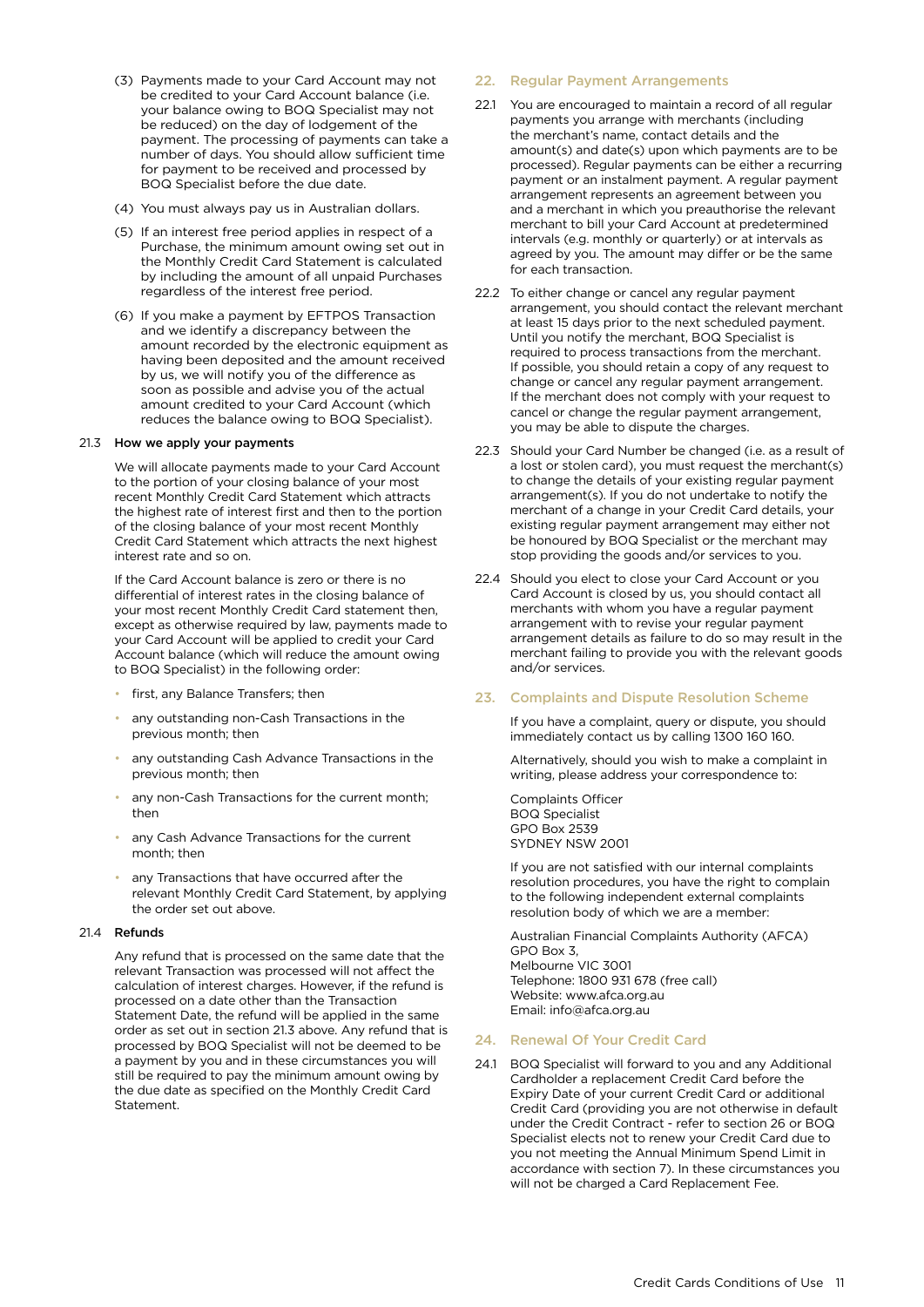- <span id="page-15-0"></span>24.2 If you do not require a replacement Credit Card, either for yourself or an Additional Cardholder, you must notify BOQ Specialist before the Expiry Date of your current Credit Card or additional Credit Card. You must give BOQ Specialist a reasonable time to arrange cancellation and the issue of a replacement Credit Card, otherwise a Card Replacement Fee may be incurred by you.
- 24.3 BOQ Specialist may issue a replacement Credit Card to you or any Additional Cardholder at any time. All such cards are subject to these Conditions of Use. Typically BOQ Specialist will do this in circumstances where it considers that the security of your Credit Card or PIN may have been compromised or where BOQ Specialist is required to issue new cards to all its cardholders as a result of Visa scheme rule changes. In these circumstances, you will not be charged a Card Replacement Fee.

#### 25. Cancelling Or Suspending Your Card Or Card Account

- 25.1 BOQ Specialist reserves the right to close your Card Account and/or cancel your Credit Cards at any time. For example, we may close your Card Account and/or cancel your Credit Cards:
	- (1) for security reasons where the Credit Card has been or is reasonably suspected by BOQ Specialist to have been compromised and such compromise has been caused directly by you, an Additional Cardholder or other third party as a result of your conduct or otherwise;
	- (2) if you do not meet the Annual Minimum Spend Limit in accordance with the requirements set out in section 7.

If we close your Card Account and/or cancel your Credit Cards, BOQ Specialist will notify you that your Card Account has been closed or that your Credit Card has been cancelled.

- 25.2 You may cancel your Card Account at any time by telephoning our Client Service Centre on 1300 160 160 or by sending us a Secure Message through Online Banking. We will process the request to close your account as soon as is practicable, once the balance of your account is zero. You will need to securely dispose of all Credit Cards by cutting them in half through the chip. We will tell you if there is anything else you need to do for us to complete your request.
- 25.3 BOQ Specialist may restrict the ability for you to access any available funds on your Card Account and prevent you and your Additional Cardholders from using your Credit Card in circumstances where we have closed your Card Account and/or cancelled your Credit Cards.
- 25.4 Subject to the ability of BOQ Specialist to demand immediate repayment in accordance with sections 26.2 or 26.4, this Credit Contract remains in force when an Credit Card is cancelled or the Card Account is closed in accordance with this section 25 until the Closing Balance on your Card Account has been repaid in full and any amounts subsequently debited from your Card Account balance (which will increase the balance owing to BOQ Specialist) in accordance with this Credit Contract are paid.
- 25.5 Subject to sections 26.2 or 26.4 below, where we have restricted your Card Account or you have cancelled yours and your Additional Cardholder's Credit Cards, having the effect of removing all future access to any available funds, you must continue to pay at least the minimum amount owing as shown on your Monthly Credit Card Statement each month until the Closing Balance of the Card Account is paid in full. In these circumstances, fees, charges and interest will continue to be debited from to your Card Account balance (which will increase the balance owing to BOQ Specialist) in accordance with the terms and conditions set out in this Credit Contract.
- 25.6 You must not use your Credit Card after it has been cancelled or restricted or your Card Account has been restricted or closed. In some circumstances your Credit Card may be used for store purchases which are below certain monetary limits (which are set by the relevant merchant's financial institution) and where no electronic approvals are in place or if a Transaction is processed manually. If you use your Credit Card after it has been cancelled or restricted or your Card Account has been closed in these circumstances then you will be liable to BOQ Specialist for the value of any Transaction as well as any reasonable costs incurred by BOQ Specialist in collecting the amounts owing which include interest calculations at the prevailing interest rate. Any such amounts are immediately due and owing upon demand by BOQ Specialist.
- 25.7 Should you elect to close your Card Account or your Card Account is closed by us, you should contact all merchants with whom you have a regular payment arrangement with to revise your regular payment arrangement details as failure to do so may result in the merchant failing to provide you with the relevant goods and/or services (refer to section 22 for further details).
- 25.8 BOQ Specialist reserves the right to suspend or cancel your Credit Card without notice, where BOQ Specialist has reasonable grounds to suspect unauthorised or fraudulent activity on your Credit Card. In those circumstances, BOQ Specialist will issue you with a replacement Credit Card and if relevant, allocate a new Card Account number.
- 25.9 If you fail to activate the Credit Card within 90 days of receipt, BOQ Specialist reserves the right to cancel your Credit Card without any notice.

#### 26. Default

- 26.1 You are in default under this Credit Contract if:
	- (1) fail to pay the whole of any amounts due on or before the due date;
	- (2) we have called for repayment under another arrangement you have with us (or which you have guaranteed) because of an event of default described in this clause 26.1. If you have guaranteed another arrangement with us, a default will only occur if you have not paid any demand made under that guarantee;
	- (3) you do not comply with the law;
	- (4) it is unlawful for you or BOQ Specialist to continue with the Credit Contract;
	- (5) you use the Card Account for a purpose not approved by BOQ Specialist;
	- (6) BOQ Specialist reasonably believes that you give us information or make a representation or warranty to us which is materially incorrect or misleading (including by omission); or
	- (7) you commit an act of bankruptcy or enter into any assignment, arrangement or composition with any creditors.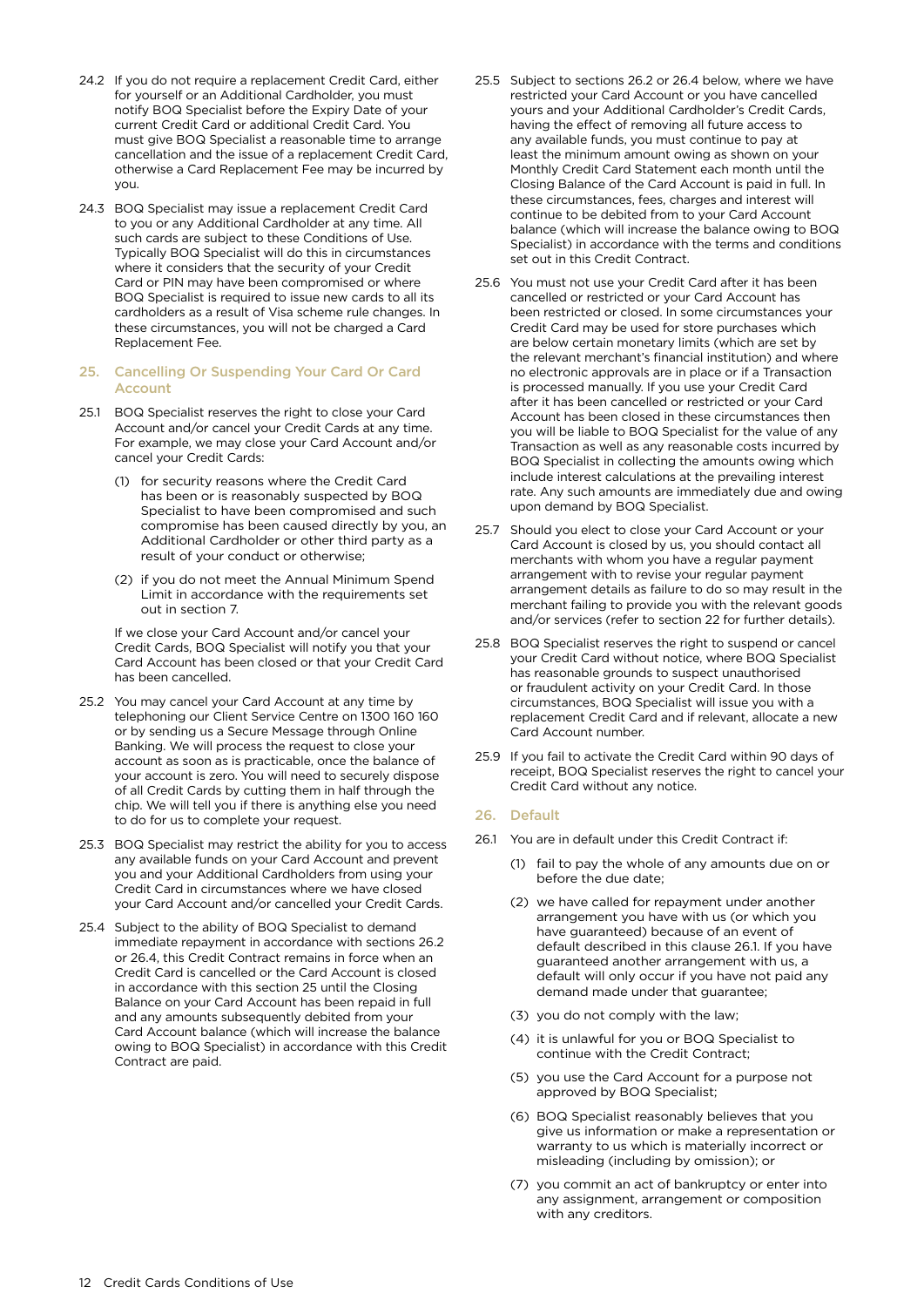- <span id="page-16-0"></span>26.2 We will only act on a default under clause 26.1 (other than a default section 26.1(1)), if the default by its nature is material or we reasonably consider the default has had, or is likely to have, a material impact on:
	- your ability to meet your financial obligations to us (or our ability to assess this);
	- our security risk (or our ability to assess this); or
	- our legal or reputation risk (where sections 26.1(3), 26.1(4), 26.1(5) and 26.1(6) apply).
- 26.3 Where you are in default in accordance with section 26.1, before we require immediate repayment in full of all amounts owing by you to BOQ Specialist in accordance with this Credit Contract and prior to us commencing any enforcement action, we will provide you with 30 days written notice to allow you an opportunity to remedy the default. If you do not remedy the default in accordance with the timeframes specified in the written notice we provide you, then BOQ Specialist may require immediate payment of all amounts owing by you under the Credit Card and may commence enforcement action.
- 26.4 Where you are in default in accordance with section 26.1, BOQ Specialist may, despite any other provision of these Conditions of Use or another arrangement and without prior notice to you:
	- close your Card Account, cancel any Credit Cards or restrict the ability for you to access any available funds on your Card Account and prevent you and your Additional Cardholders from using your Credit Card;
	- set off against the amount owing any money BOQ Specialist owes you;
	- elect not to pay you any money BOQ Specialist owes you until there is no amount owing;
	- combine and amalgamate any two or more of BOQ Specialist's accounts in your name; or
	- debit and charge any account in your name maintained by BOQ Specialist (or an account opened by BOQ Specialist in your name) with the amount owing.
- 26.5 BOQ Specialist is not required to give you notice before commencing enforcement proceedings in circumstances where:
	- (1) the default cannot be rectified;
	- (2) it is reasonable for us to do so to manage a material and immediate risk relating to the default, your particular circumstances or the value of any security you have given us.
- 26.6 It is important that you update your contact details with BOQ Specialist when they change to ensure that they stay current and up to date.
- 26.7 You may have to pay reasonable enforcement expenses and costs under these Conditions of Use, including any amount reasonably incurred by BOQ Specialist's staff and facilities, in the event of a breach of the Credit Contract. All enforcement expenses and costs must be reasonably incurred by BOQ Specialist. These enforcement expenses will become payable by you after BOQ Specialist has given you 21 days notice of these expenses. After 21 days BOQ Specialist may debit your Card Account balance (which will increase the balance owing to BOQ Specialist) for such amounts without being required to give further notice to you.
- 27. Hardship
- 27.1 BOQ Specialist understands that some situations can bring about financial stress, including illness or injury and changes to employment. If you are experiencing financial difficulties please call our Client Service Centre on 1300 160 160 to discuss options and solutions which may be available to you.
- 27.2 You can ask BOQ Specialist to postpone your repayments or reduce the amount of your repayments by making an application. After you apply for a hardship variation, we must respond to your request in writing within 21 days. If we refuse your hardship application, we must give reasons. If you think these reasons are unfair, you may contact our external dispute resolution provider (see section 23 for details).
- 28. Unclaimed Monies On Expiry Or Closure Of Card Account
- 28.1 If seven (7) years after you have closed your Card Account a credit balance of \$500 or more remains on your Card Account, this amount will be classified as unclaimed monies and BOQ Specialist will remit this amount to the Commonwealth of Australia. In this event, you can claim these monies by contacting the Australian Securities & Investment Commission on 1300 300 630.
- 28.2 Whilst a credit balance remains on your Card Account and your Card Account has not been closed, you will continue to be charged the Annual Card Fee.
- 29. Special Promotions

We may make available a Special Promotion on such terms and conditions as we determine, including:

- the Transactions which are eligible for the Special Promotion; and
- the period of time the Special Promotion is available.
- 30. Your Liability In Case Your Credit Card Is Lost Or Stolen Or In The Case Of Unauthorised Use
- 30.1 You are not liable for any unauthorised use of your Credit Card:
	- (1) in relation to a Transaction evidenced by a sales or cash advance voucher, before you have actually received your Credit Card;
	- (2) in relation to a Transaction at an Electronic Banking Terminal, before you have actually received your PIN;
	- (3) after you have reported it lost or stolen under section 6;
	- (4) due to the same Transaction being incorrectly debited to your Card Account more than once;
	- (5) resulting from the fraud or negligent conduct of our employees or agents;
	- (6) if you did not contribute to any unauthorised use of your Credit Card; or
	- (7) if your Credit Card or PIN is forged, faulty, expired or cancelled.
- 30.2 For the purpose of section 30.1(6), we will undertake an assessment to consider whether you have contributed to any loss caused by unauthorised use of your Credit Card. This assessment will include a review of whether you:
	- (1) voluntarily allowed someone else to observe you entering your PIN into an Electronic Banking Terminal;
	- (2) wrote or indicated your PIN or on your Credit Card;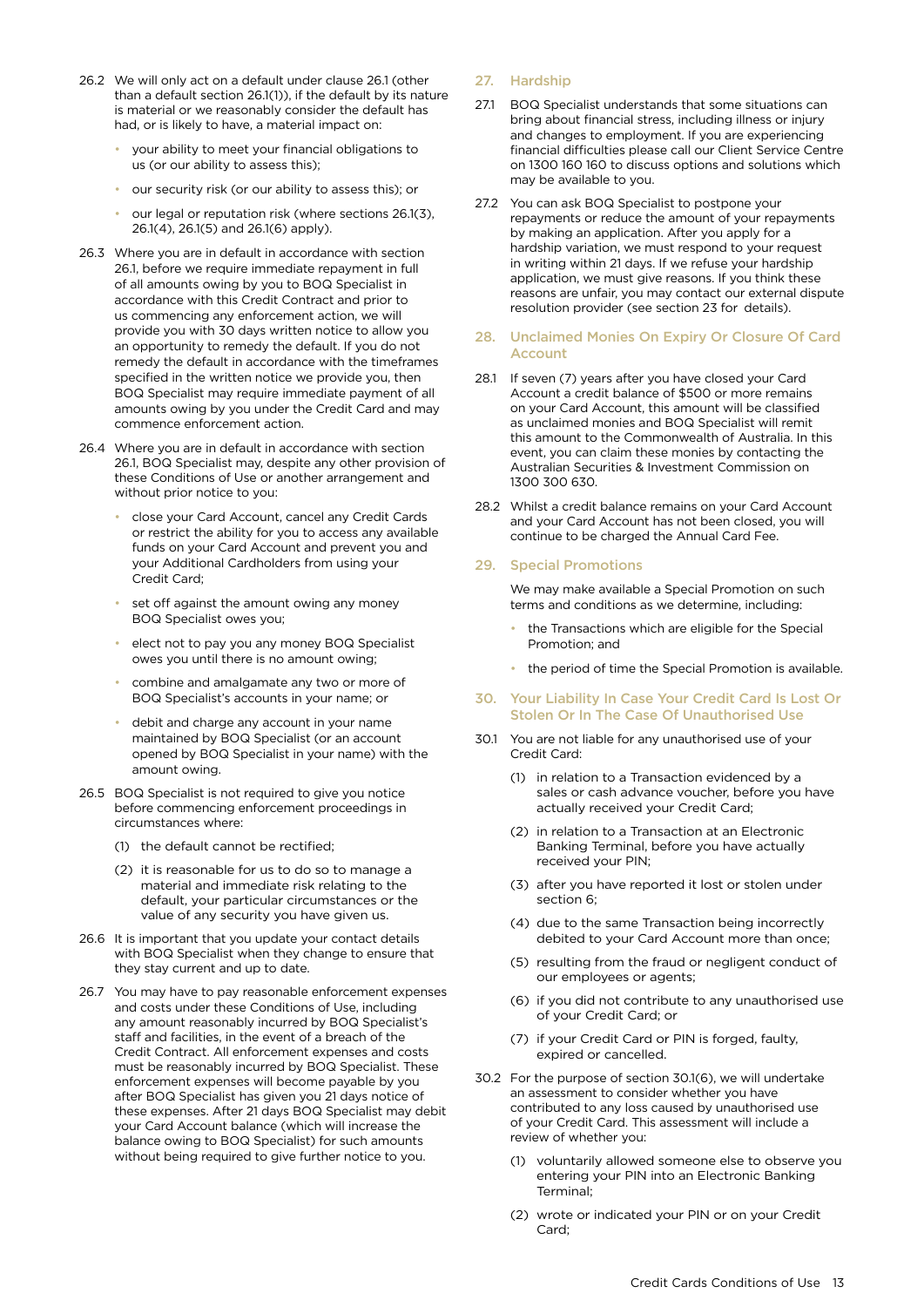- <span id="page-17-0"></span>(3) wrote or indicated your PIN or identification on any article carried with your Credit Card or likely to be lost or stolen at the same time as your Credit Card;
- (4) allowed anyone else to use your Credit Card;
- (5) unreasonably delayed notification of:
- (6) your Credit Card or PIN record being lost or stolen;
	- (i) unauthorised use of your Credit Card; or
	- (ii) the fact that someone else knows your PIN; and/or
	- (iii) left your BOQ Specialist Credit Card in an ATM, and whether the ATM incorporates reasonable safety standards that mitigate the risk of a card being left in the ATM.
- 30.3 If we can prove on the balance of probability that you have contributed to the unauthorised use of your Credit Card under section 30.2, your liability will be the lesser of:
	- (1) the actual loss when less than your Card Account balance (including the unused portion of your Credit Limit);
	- (2) your Card Account balance (including the unused portion of your Credit Limit); or
	- (3) in relation to Transactions carried out at Electronic Banking Terminals an amount calculated by adding the actual losses incurred for each day, up to the current daily withdrawal limit, on which unauthorised use occurred before you reported the loss, theft or unauthorised use of your Credit Card, up to and including the day you make your report.
- 30.4 In determining liability under section 30.3(3):
	- (1) where your Credit Card has been lost or stolen, the number of days will be calculated by reference to the day when you should reasonably have become aware that it was lost or stolen; and
	- (2) the current daily withdrawal limit is the limit applicable at the time of the Transaction, by reference to the status and/or type of Electronic Banking Terminal at which the Transaction occurred.
- 30.5 Where a code (e.g. a PIN) was required to perform the unauthorised Transaction and it is unclear whether or not you have contributed to any loss caused by unauthorised use of your Credit Card, your liability will be the lesser of:
	- (1) \$150;
	- (2) your Card Account balance (including the unused portion of your Credit Limit); or
	- (3) the actual loss at the time is notified of the loss or theft of your Credit Card.
- 30.6 In determining your liability under this section 30:
	- (1) BOQ Specialist will consider all reasonable evidence including all reasonable explanations for an unauthorised use having occurred;
	- (2) the fact that an account is accessed with the correct PIN, while significant, is not of itself conclusive evidence that you have contributed to the loss; and
	- (3) where there is a dispute as to whether you have received a Credit Card or PIN it is presumed that you did not receive it unless we can prove that you did receive it.
- 30.7 Your liability for losses occurring as a result of unauthorised access will be determined under the ePayments Code. The guidelines set out in section 5 of these Conditions of Use to safeguard your Card Account, are the minimum security measures you should take. If you disagree with our processes, you should contact us and request that we review our decision in accordance with section 33 below.
- 30.8 We are responsible to you for any loss caused by a failure of our Electronic Equipment to complete a transaction accepted by that Electronic Equipment in accordance with you or an Additional Cardholder's instructions.

However, if you or an Additional Cardholder were aware, or should have been aware, that our Electronic Equipment was unavailable for use or malfunctioning, our responsibility will be limited to correcting errors and refunding any charges or fees imposed as a result.

We will not be responsible if the Electronic Equipment does not accept your or an Additional Cardholder's instructions or the card fails to work in the terminal.

#### 31. Visa Zero Liability

- 31.1 In addition to the limits placed on your liability pursuant to the ePayments Code and described in section 30 above, Visa's scheme rules provide that BOQ Specialist shall limit your liability to nil in the following circumstances:
	- (1) the unauthorised Transactions were not effected at an ATM;
	- (2) you have not contributed to any loss caused by unauthorised use of your Credit Card as described in section 30.2; and
	- (3) you have provided all reasonably requested documentation to BOQ Specialist, which may include provision of a statutory declaration and police report.
- 31.2 Where this Visa zero liability section applies, BOQ Specialist will endeavour to refund the amount of the unauthorised Transactions within 24 hours, subject to:
	- (1) you having provided all reasonably requested information to BOQ Specialist;
	- (2) you not being otherwise in default or having breached these Conditions of Use;
	- (3) your Card Account is not in arrears, other than as a result of the unauthorised Transactions; and
	- (4) BOQ Specialist has not reasonably determined that further investigation is necessary before refunding the amount of the unauthorised Transactions based on:
		- (i) the conduct of the Card Account;
		- (ii) the nature and circumstances surrounding the unauthorised Transactions; and
		- (iii) any delay in notifying BOQ Specialist of the unauthorised Transactions.
- 31.3 Any refund is conditional upon the final outcome of BOQ Specialist's investigation of the matter and may be withdrawn by BOQ Specialist where it considers that this section shall not apply as a result of that investigation. In making any determination in respect of this section, BOQ Specialist will comply with the requirements of section 33 of the Conditions of Use.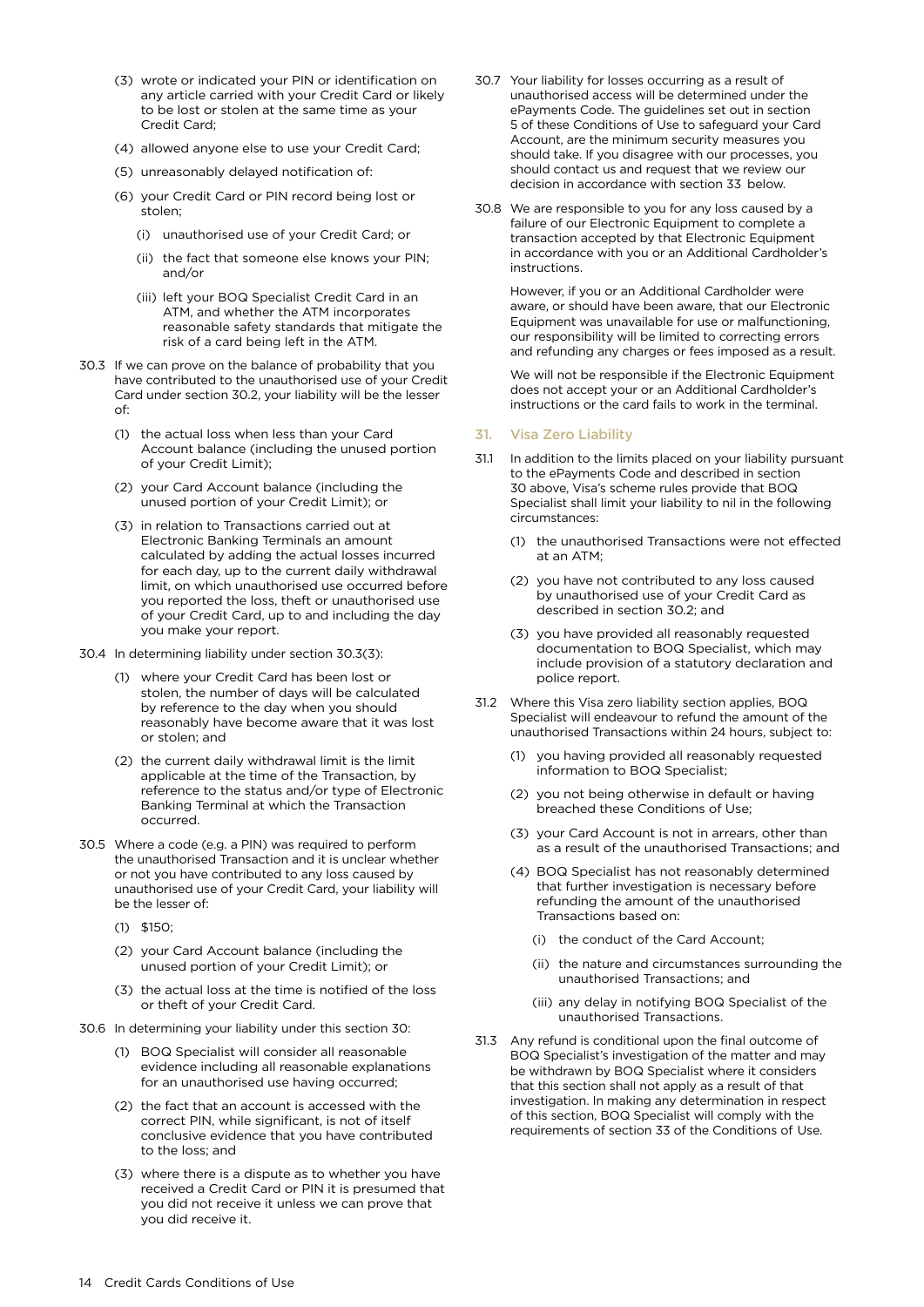#### <span id="page-18-0"></span>32. Indemnity

- 32.1 To the extent permitted by law, and subject to section 32.2, you indemnify us against any direct loss or damage we may suffer due to any claim, demand or action of any kind brought against us arising directly or indirectly because you:
	- did not observe your obligations under; or
	- acted negligently or fraudulently in connection with these Conditions of Use.
- 32.2 The indemnity in section 32.1 does not apply to any loss or liability:
	- that we may have arising under the *National Consumer Credit Protection Act 2009* (Cth); or to the extent caused by our fraud, negligence or wilful misconduct.

#### 33. Resolving Errors On Account Statements

- 33.1 IF YOU BELIEVE A TRANSACTION IS WRONG OR UNAUTHORISED OR YOUR ACCOUNT STATEMENT CONTAINS ANY INSTANCES OF UNAUTHORISED USE OR ERRORS, YOU MUST IMMEDIATELY NOTIFY BOQ SPECIALIST BY CALLING THE CLIENT SERVICE CENTRE ON 1300 160 160. FAILURE TO DO SO MAY RESULT IN THE LOSS OF A CHARGEBACK RIGHT ("chargeback right" is further explained in clause 33.7 below). As soon as possible, you must also provide BOQ Specialist the following:
	- your name and Card Number;
	- details of the Transaction or the error you consider is wrong or unauthorised;
	- a copy of the Monthly Credit Card Statement in which the unauthorised Transaction or error first appeared;
	- the dollar amount and an explanation as to why you believe it is an unauthorised Transaction or an error;
	- details of other users authorised to operate the account; and
	- details of whether your Credit Card is signed and your PIN secure.
- 33.2 If BOQ Specialist is unable to settle your complaint to your satisfaction, it will advise you in writing of the procedures for further investigation and resolution and may request further relevant details from you.
- 33.3 If BOQ Specialist finds that an error was made, it will make the appropriate adjustments to your Card Account including interest and charges (if any) and will advise you in writing of the amount of the adjustment.
- 33.4 When BOQ Specialist advises you of the outcome of its investigations, it will;
	- give you reasons in writing for its decisions by reference to these Conditions of Use and the ePayments Code; and
	- advise you of any adjustments it has made to your Card Account
- 33.5 If BOQ Specialist decides that you are liable for all or any part of a loss arising out of unauthorised use of your Credit Card, it will:
	- give you copies of any documents or other evidence it relied upon; and
	- advise you whether or not there was any system or equipment malfunction at the time of the Transaction.
- 33.6 If BOQ Specialist fails to carry out these procedures or causes unreasonable delay, BOQ Specialist may be liable for part or the entire amount of the disputed

Transaction where its failure or delay has prejudiced the outcome of the investigation.

33.7 BOQ Specialist has the ability to investigate Disputed Transactions which occur on your Credit Card. The Visa scheme has a dispute resolution process that is contained in Visa's operating rules. The process sets out specific circumstances and timeframes in which a member of the scheme (for example, BOQ Specialist, a bank or financial institution) can claim a refund in connection with a Disputed Transaction on a cardholder's behalf. This right is referred to as a "chargeback right". Accordingly, BOQ Specialist's ability to investigate a Disputed Transaction on your behalf is limited to the time frames imposed pursuant to the Visa scheme rules. The timeframes vary between 75 days and 120 days so it is important that you notify us as soon as you become aware of a Disputed Transaction. Such time limitations may not apply where the ePayments Code applies. NOTE: The Visa Scheme dispute resolution process does not apply to BPAY Payments. For BPAY Payments, please see Part B of the BOQ Specialist Online Banking Terms and Conditions.

#### 34. Malfunction

- 34.1 Other than to correct the error in your Card Account and the refund of any charges or fees imposed on you as a result of the error, BOQ Specialist will not be liable to you for any loss caused by an Electronic Banking Terminal malfunctioning if you were aware, or should have been aware, that the terminal was unavailable for use or was malfunctioning.
- 34.2 Where an EFTPOS device is not working, the merchant may provide alternative manual processing of the Transaction. You will be required to present your Credit Card and sign a voucher. The voucher authorises BOQ Specialist to debit your Card Account balance (which will increase the balance owing to BOQ Specialist).

#### 35. Changes To Conditions Of Use

#### 35.1 BOQ Specialist may make changes

- (1) BOQ Specialist may change your Credit Contract at any time by providing you with notice in accordance with this section 35.
- (2) If you wish to close your Card Account as a result of any change or variation we make to this Credit Contract, you must contact BOQ Specialist to close your Card Account. In these circumstances, you will not be charged any fees or charges associated with us closing your Card Account, providing you are not in default of the Credit Contract and you pay all monies owing in accordance with section 21.

#### 35.2 Changes to Annual Percentage Rate

- (1) BOQ Specialist will notify you in writing of any changes to the Annual Percentage Rate by no later than the day on which the change takes effect. Alternatively, notice may be given by publishing the change in a newspaper. In this case, we will confirm the change before or when your next Monthly Credit Card Statement is sent after the change takes effect.
- (2) BOQ Specialist will notify you no later than 30 days before a change in the manner in which it calculates interest or applies interest (including a change in or abolition of any interest free period) takes effect.

#### 35.3 Changes to Credit Fees and Charges

(1) We may notify you of an increase in the amount of a credit fee or charge, the introduction of a new credit fee or charge or a change in the frequency or the time for payment of a credit fee or charge by giving you written notice no later than 30 days before the change takes effect.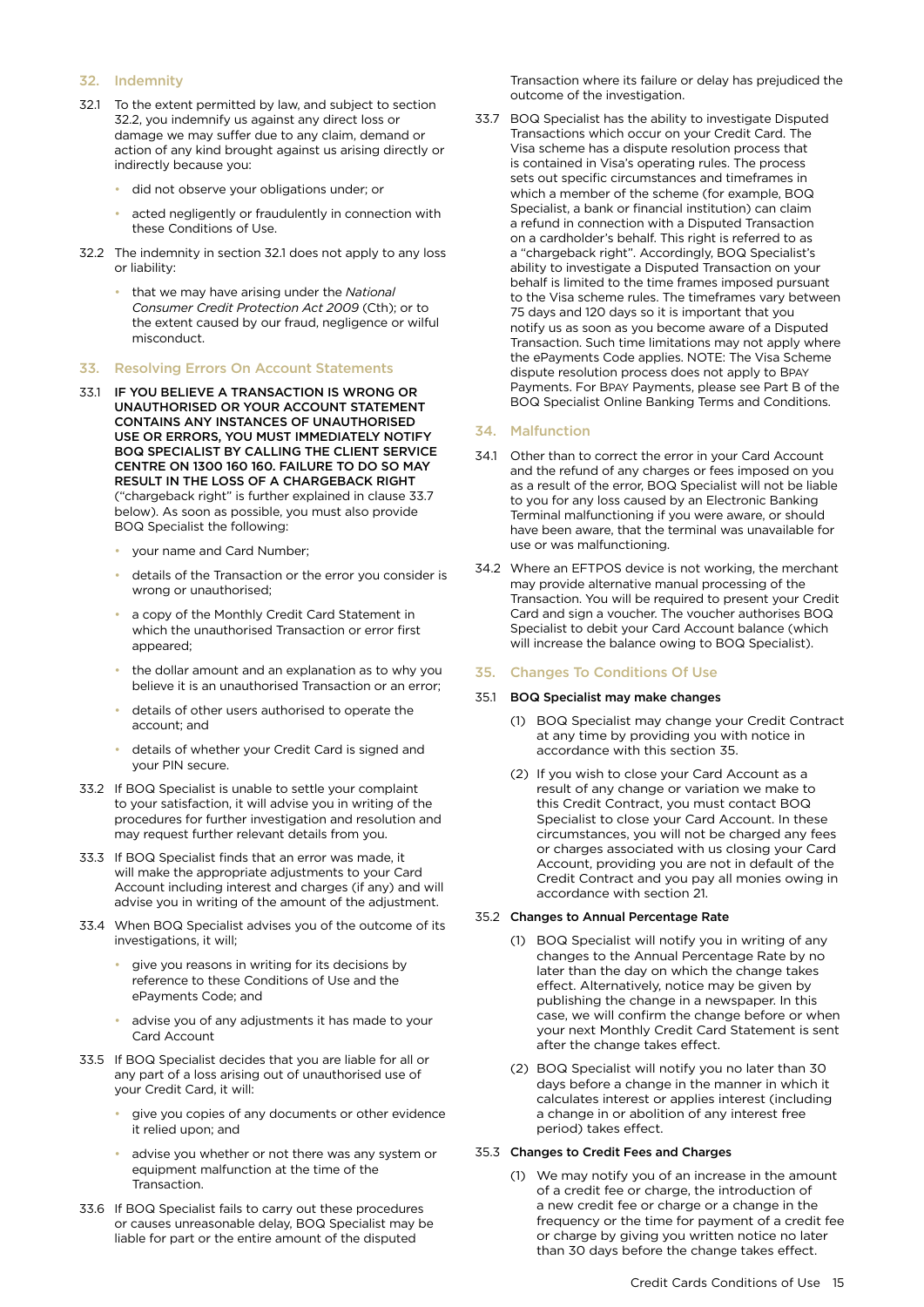<span id="page-19-0"></span>Alternatively, notice may be given by publishing a notice in a newspaper. In this case, we will confirm the change before or when your next Monthly Credit Card Statement is sent after the change takes effect.

(2) Where the change reduces or removes a credit card fee or charge or extends the time for payment of a credit card fee or charge, we will provide you with notice as soon as reasonably possible (which may be before or when we send your next Monthly Credit Card Statement to you). This notice may occur before or after the change takes effect.

#### 35.4 Changes to repayments

- (1) We will notify you of any change in the amount or frequency or time for payment or a change in the method of calculating the minimum amount owing by giving you written notice no later than 30 days before the change takes effect.
- (2) Where the change reduces the amount of repayment or extends the time for payment, we will advise you of the change as soon as reasonably possible (which may be before or when your next Monthly Credit Card Statement is sent after the change takes effect).

#### 35.5 Cancellation and change to your Credit Limit

We may reduce your Credit Limit. Unless you are in default pursuant to section 26, we will not reduce your Credit Limit below your Unpaid Daily Balance and will notify you in writing as soon reasonably possible (which may be before or after deciding to reduce your Credit Limit) or, where the change is unfavourable to you, by providing you with 30 days' notice. However, we can also give you a shorter notice period (or no notice) of an unfavourable change if it is reasonable for us to manage a material and immediate risk.

#### 35.6 Other changes

We may notify you of any other changes by giving you written notice no later than 30 days before the change takes effect. These changes may include imposing, removing or adjusting transaction limits. Where the change reduces your obligations or extends the time for payment, we will advise you of the change as soon as reasonably possible (which may be before or when your next Monthly Credit Card Statement is sent after the change takes effect) or, where the change is unfavourable to you, we will provide you with 30 days' notice. However, we can also give you a shorter notice period (or no notice) of an unfavourable change if it is reasonable for us to manage a material and immediate risk.

#### 36. BPAY

- 36.1 We are a member of the BPAY Scheme which is an electronic payments scheme through which you and an additional cardholder can ask us (using Online Banking) to make payment on your behalf to billers who accept BPAY payments. We will tell you if we are no longer a member of the BPAY Scheme.
- 36.2 You can ask us to make a BPAY Payment from a credit card account and the terms that regulate your BPAY Payment can be found at found at boqspecialist.com. au/online-banking or by contacting our Client Service Centre on 1300 160 160. (Part B), specifically:
	- (a) How to use BPAY
	- (b) Valid payment direction
	- (c) Information you must give us
	- (d) Stopping or altering payments
- (e) Liability for BPAY mistaken payments, unauthorised transactions and fraud
- (f) Suspension
- (g) Cut off times
- (h) When a Biller cannot process your payment
- (i) Account Records
- (j) Consequential damage
- (k) Privacy

#### 37. Other General Conditions

- 37.1 You agree that you will promptly notify BOQ Specialist of any change of address and/or any other contact details for the mailing delivery of any notifications, which BOQ Specialist is required to send to you.
- 37.2 You may not assign your rights under this contract to any other person. BOQ Specialist may assign its rights or transfer the contract to another person where such assignment is to a related party or third party where such third party has a similar or more fair dispute resolution procedures than BOQ Specialist. If BOQ Specialist assigns or transfers the rights under this Credit Contract, this Credit Contract will apply to the transferee or assignee as if it were named as BOQ Specialist. If we assign this Credit Contract, we will provide you with notice and you will be able to cancel your Credit Card as a result of this assignment without being charged any fees or charges associated with us cancelling your Card Account, provided you are not in default of the Credit Contract and you pay all monies owing in accordance with section 21.
- 37.3 A certificate signed by an authorised person of BOQ Specialist stating the balance of the Card Account is sufficient evidence of the amount of the Primary Cardholder's liability to BOQ Specialist at the date of issuing the certificate.

#### 38. Anti-Money Laundering And Counter-Terrorist Financing

You agree that:

- where required, you will provide to BOQ Specialist all information reasonably requested by BOQ Specialist in order for BOQ Specialist to comply with the fraud monitoring and anti-money laundering and counter terrorism financing obligations imposed on it pursuant to the AML Legislation or the Visa scheme rules;
- BOQ Specialist may be legally required to disclose information about you and the Additional Cardholder to regulatory and/or law enforcement agencies;
- BOQ Specialist may block, delay, freeze or refuse any transactions or Card Accounts where BOQ Specialist in its sole opinion considers reasonable grounds exist to believe that the relevant transactions are fraudulent, in breach of the AML Legislation, the Visa scheme rules or any other relevant law, or that the Card Account is being used in a fraudulent manner or in breach of the AML Legislation, the Visa scheme rules or any other relevant law;
- where transactions or Card Accounts are blocked, delayed, frozen or refused by BOQ Specialist in accordance with this section 38, you agree that BOQ Specialist is not liable for any loss suffered by it, you, any Additional Cardholder or other third parties arising directly or indirectly as a result of BOQ Specialist taking this action; and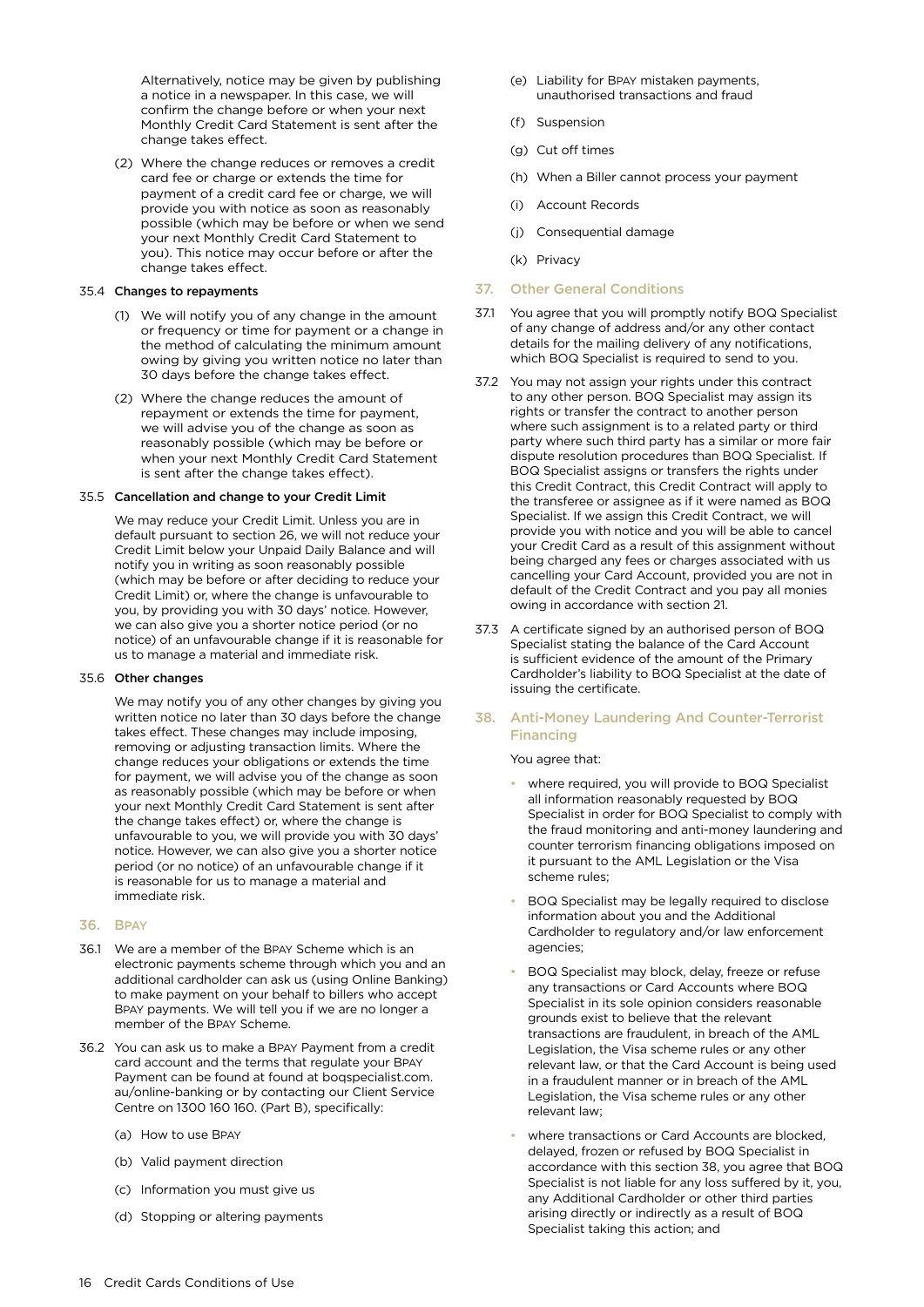<span id="page-20-0"></span>• BOQ Specialist will monitor all transactions that arise pursuant to your use of the Credit Card in accordance with its obligations imposed on it in accordance with the AML Legislation and the Visa scheme rules.

#### 39. Privacy And Information Collection

BOQ Specialist collects and handles your personal information as described in your application form and the BOQ Specialist Privacy Policy, and as otherwise notified to or agreed by you. The BOQ Specialist Privacy Policy is available at boqspecialist.com.au or by contacting us on 1300 160 160.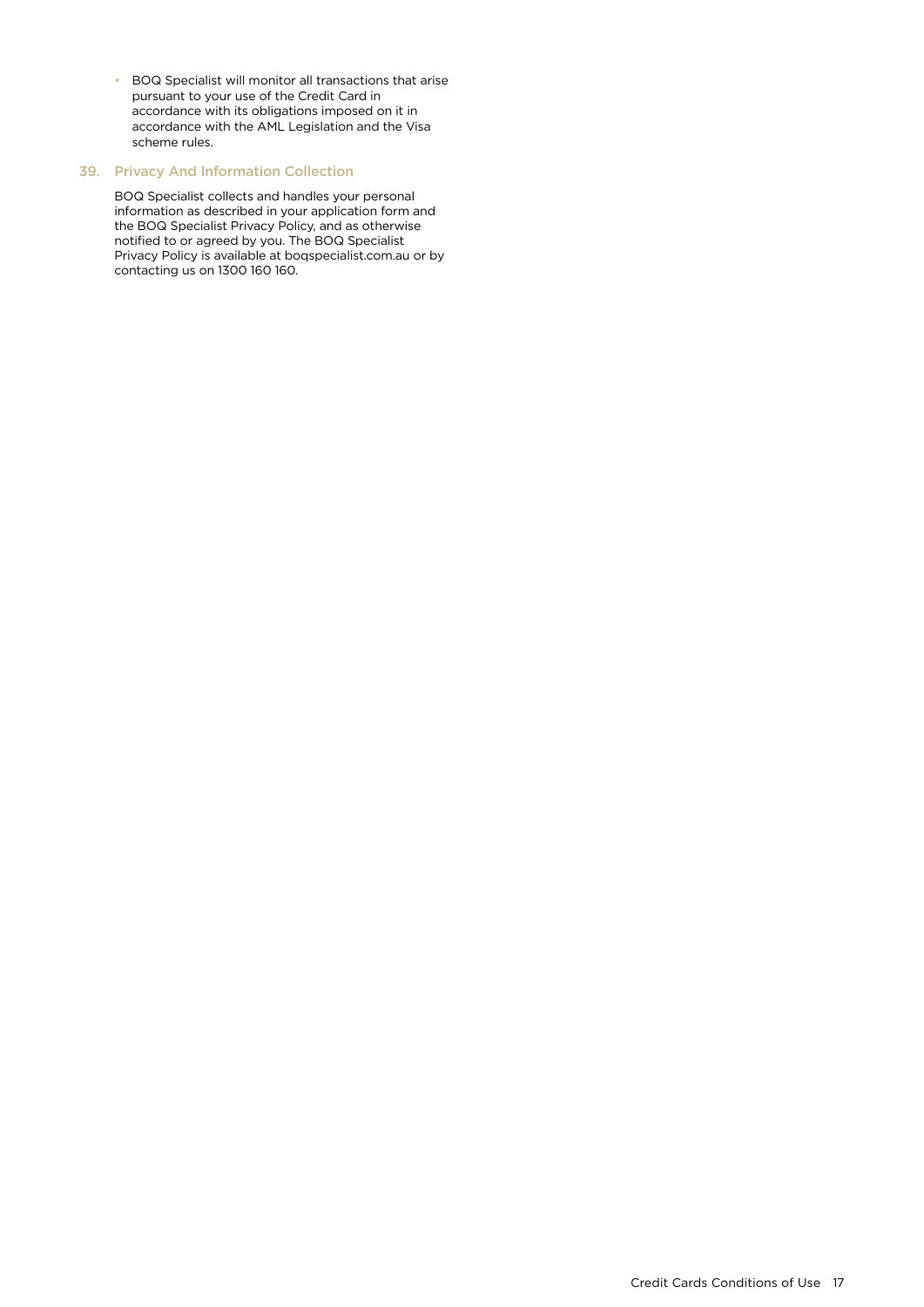# <span id="page-21-0"></span>Information Statement

#### Things you should know about your proposed Credit **Contract**

This statement tells you about some of the rights and obligations of yourself and your credit provider. It does not state the terms and conditions of your contract.

If you have any concerns about your contract, contact the credit provider and, if you still have concerns, your credit provider's external dispute resolution scheme, or get legal advice.

#### The contract

#### 1. How can I get details of my proposed Credit Contract?

Your credit provider must give you a precontractual statement containing certain information about your contract. The precontractual statement, and this document, must be given to you before -

- your contract is entered into; or
- you make an offer to enter into the contract; whichever happens first.

#### 2. How can I get a copy of the final contract?

If the contract document is to be signed by you and returned to your credit provider, you must be given a copy to keep. Also, the credit provider must give you a copy of the final contract within 14 days after it is made. This rule does not, however, apply if the credit provider has previously given you a copy of the contract document to keep.

If you want another copy of your contract, write to your credit provider and ask for one. Your credit provider may charge you a fee. Your credit provider has to give you a copy -

within 14 days of your written request if the original contract came into existence 1 year or less before your request; or • otherwise within 30 days of your written request.

#### 3. Can I terminate the contract?

Yes. You can terminate the contract by writing to the credit provider so long as

- you have not obtained any credit under the contract; or
- a card or other means of obtaining credit given to you by your credit provider has not been used to acquire goods or services for which credit is to be provided under the contract.

However, you will still have to pay any fees or charges incurred before you terminated the contract.

#### 4. Can I pay my credit contract out early?

Yes. Pay your credit provider the amount required to pay out your credit contract on the day you wish to end your contract.

#### 5. How can I find out the pay out figure?

You can write to your credit provider at any time and ask for a statement of the pay out figure as at any date you specify. You can also ask for details of how the amount is made up.

Your credit provider must give you the statement within 7 days after you give your request to the credit provider. You may be charged a fee for the statement.

#### 6. Will I pay less interest if I pay out my contract early?

Yes. The interest you can be charged depends on the actual time money is owing. However, you may have to pay an early termination charge (if your contract permits your credit provider to charge one) and other fees.

#### 7. Can my contract be changed by my credit provider?

Yes, but only if your contract says so.

#### 8. Will I be told in advance if my credit provider is going to make a change in the contract?

That depends on the type of change. For example -

- you get at least same day notice for a change to an annual percentage rate. That notice may be a written notice to you or a notice published in a newspaper;
- you get 20 days advance written notice for a change in the way in which interest is calculated; or a change in credit fees and charges; or
- any other changes by your credit provider; except where the change reduces what you have to pay or the change
- happens automatically under the contract.

#### 9. Is there anything I can do if I think that my contract is unjust?

Yes. You should first talk to your credit provider. Discuss the matter and see if you can come to some arrangement. If that is not successful, you may contact your credit provider's external dispute resolution scheme. External dispute resolution is a free service established to provide you with an independent mechanism to resolve specific complaints. Your credit provider's external dispute resolution provider's details are set out below:

Australian Financial Complaints Authority (AFCA) GPO Box 3, Melbourne VIC 3001

Telephone: 1800 931 678 (free call) [www.afca.org.au](http://www.afca.org.au/)  email: [info@afca.org.au](mailto:info@afca.org.au)

Alternatively, you can go to court. You may wish to get legal advice, for example from your community legal centre or Legal Aid. You can also contact ASIC, the regulator, for information on 1300 300 630 or through ASIC's website at [www.asic.gov.au](http://www.asic.gov.au/)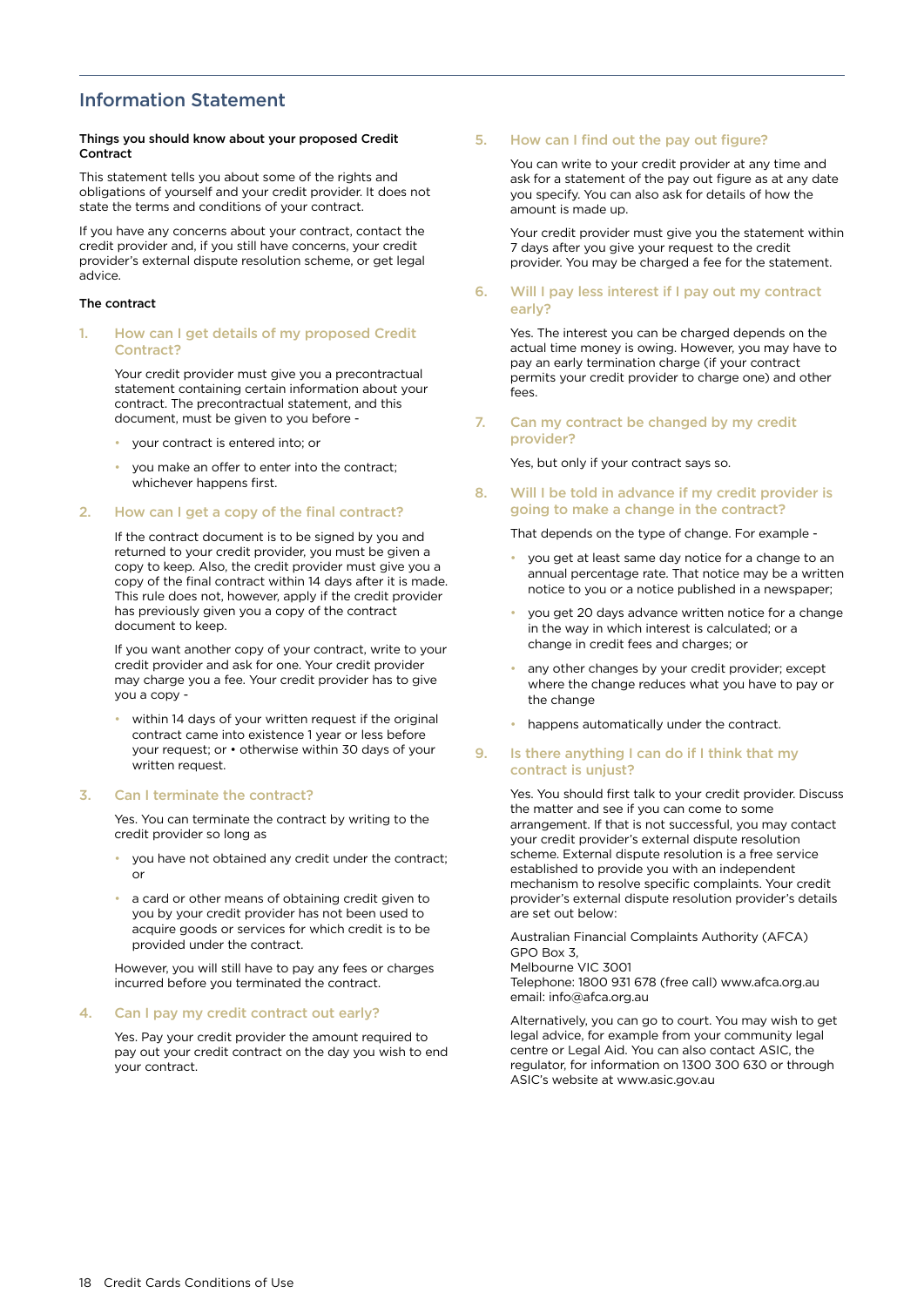#### 10. Paragraphs 10 - 21 of the information statement are not relevant to this credit contract.

#### 11. What do I do if I cannot make a repayment?

Get in touch with your credit provider immediately. Discuss the matter and see if you can come to some arrangement. You can ask your credit provider to change your contract in a number of ways -

- to extend the term of your contract and reduce payments; or
- to extend the term of your contract and delay payments for a set time; or
- to delay payments for a set time.

#### 12. What if my credit provider and I cannot agree on a suitable arrangement?

If the credit provider refuses your request to change the repayments, you can ask the credit provider to review this decision if you think it is wrong.

If the credit provider still refuses your request you can complain to the external dispute resolution scheme that your credit provider belongs to. Further details about this scheme are set out below in question 25.

#### 13. Can my credit provider take action against me?

Yes, if you are in default under your contract. But the law says that you cannot be unduly harassed or threatened for repayments. If you think you are being unduly harassed or threatened, contact the credit provider's external dispute resolution scheme or ASIC, or get legal advice.

#### 14. Do I have any other rights and obligations?

Yes. The law will give you other rights and obligations. You should also READ

YOUR CONTRACT carefully. If you have any complaints about your credit contract, or want more information, contact your credit provider. You must attempt to resolve your complaint with your credit provider before contacting your credit provider's external dispute resolution scheme. If you have a complaint which remains unresolved after speaking to your credit provider you can contact your credit provider's external dispute resolution scheme or get legal advice. External dispute resolution is a free service established to provide you with an independent mechanism to resolve specific complaints. Your credit provider's external dispute resolution provider details are set out below:

Australian Financial Complaints Authority (AFCA) GPO Box 3 Melbourne VIC 3001 Telephone: 1800 931 678 (free call) Website: [www.afca.org.au](http://www.afca.org.au/) email: [info@afca.org.au](mailto:info@afca.org.au)

PLEASE KEEP THIS INFORMATION STATEMENT. YOU MAY WANT SOME INFORMATION FROM IT AT A LATER DATE.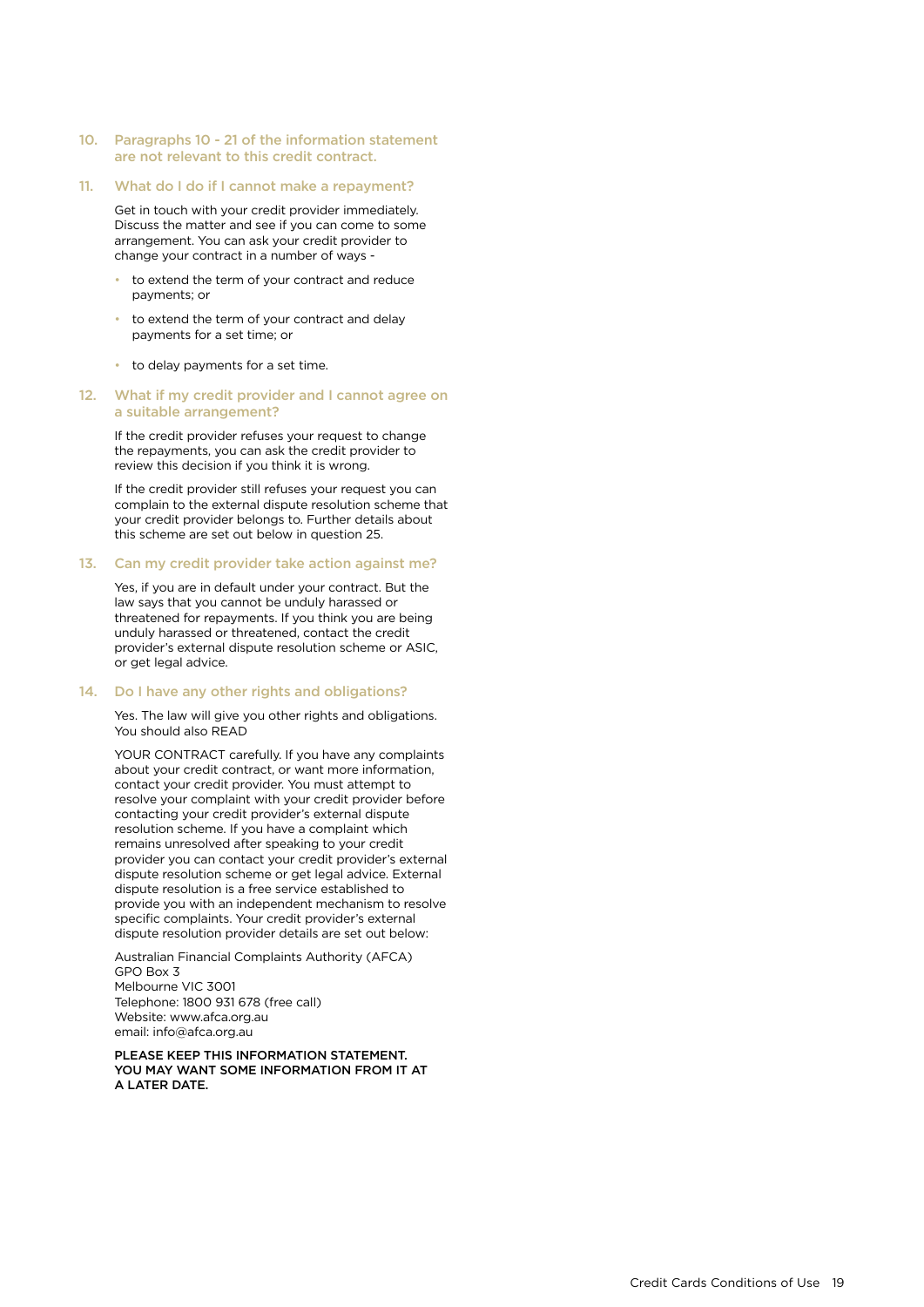# <span id="page-23-0"></span>Credit Guide

#### BOQ Specialist - a division of Bank of Queensland Limited GPO Box 2539, Sydney, NSW, 2001 ABN 32 009 656 740

BOQ Specialist is a division of the credit provider Bank of Queensland Limited ABN 32 009 656 740 (Australian Credit Licence Number 244616) (we or us). We provide in this Credit Guide information relevant to credit provided by us and credit assistance provided by us in connection with credit contracts with third party financiers.

#### Credit provided by us

The following types of credit are provided by us to one or more individuals or strata title corporations:

- loans, lines of credit, credit cards, overdrafts and lease facilities provided for personal, domestic or household purposes;
- loans and lines of credit provided so that the customer can purchase, renovate or improve residential property for investment purposes (or to refinance such a loan or line of credit), except where the loan or line of credit is provided for the purpose of investment in multiple residences and the amount of credit provided exceeds \$5 million.

These types of credit provided by us are referred to below as Relevant Products.

#### Inquiries, verification and assessments

Prior to providing to you any Relevant Product (or a credit limit increase for a Relevant Product) we will:

- make inquiries about your requirements and objectives in relation to the Relevant Product (or the credit limit increase) and your financial situation;
- take steps to verify the information you provide regarding your financial situation; and
- make an assessment on whether the Relevant Product (or credit limit increase) is not unsuitable for you.

The Relevant Product (or credit limit increase) will be assessed as unsuitable for you if:

- it will not meet your requirements or objectives;
- it is likely you will not be able to comply with the resulting financial obligations; or
- it is likely you would only be able to comply with the resulting financial obligations with substantial hardship.

We are prohibited by law from providing a Relevant Product (or credit limit increase) if it is assessed to be unsuitable for you.

It is therefore important that all the information you provide is complete and accurate. If you request a copy of the assessment made in relation a Relevant Product (or credit limit increase) which you have applied for or which has been provided to you, we are required by law to provide that copy without charge:

- prior to entering into the contract with you for the Relevant Product (or increasing the credit limit), if the copy is requested prior to the contract being entered into (or the credit limit increased);
- within 7 business days, if the copy is requested within 2 years of the day on which the contract for the Relevant Product is made (or the credit limit increased); or
- within 21 business days, if the copy is requested more than 2 years, but within 7 years, of the day on which the contract for the Relevant Product is made (or the credit limit increased).

We are not required to provide you with a copy of the assessment if the application for credit (or an increase in credit) or lease facility has been declined, or if the credit contract or lease facility your request relates to was entered into before 1st January 2011.

#### Credit assistance provided by us

We source finance from a panel of financiers (Panel).

- Our current Panel comprises of the financiers listed below:
- Adelaide Bank.
- St George Bank, Bank of Melbourne and Bank SA.
- National Australia Bank.
- Commonwealth Bank of Australia.

St George Bank, Bank of Melbourne and Bank SA are divisions of Westpac. The lender of record for these loans (i.e. the name which will appear on your credit contract and your mortgage) is Westpac Banking Corporation.

We market Adelaide Bank (ABL) loans. These loans are structured and managed by us. The lender of record for ABL loans is Bendigo and Adelaide Bank Ltd.

We will help you choose finance which is suitable for your purposes.

#### Responsible lending conduct for our credit assistance services

We have obligations under our credit assistance relationship.

Prior to providing credit assistance by suggesting that you apply (or assisting you to apply) for a credit contract (or an increase in a credit limit of a credit contract) or lease facility we will:

- make inquiries about your requirements and objectives in relation to the credit contract (or the credit limit increase) or lease facility and your financial situation;
- take steps to verify the information you provide regarding your financial situation; and
- make a preliminary assessment on whether the credit contract (or credit limit increase) or lease facility is not unsuitable for you.

The credit contract (or credit limit increase) or lease facility will be assessed as unsuitable for you if:

- it will not meet your requirements or objectives;
- it is likely you will not be able to comply with the resulting financial obligations; or
- it is likely you would only be able to comply with the resulting financial obligations with substantial hardship.

We are prohibited by law from providing credit assistance by suggesting that you apply (or assisting you to apply) for a credit contract (or an increase in a credit limit of a credit contract) or lease facility where the contract is unsuitable for you.

It is therefore important that all the information you provide is complete and accurate.

If you request a copy of the preliminary assessment made in relation to the credit assistance you have applied for or which has been provided to you, we are required by law to provide that copy without charge:

• prior to you entering into the credit contract (or increasing the credit limit) or lease facility, if the copy is requested prior to the credit contract or lease facility being entered into (or the credit limit increased);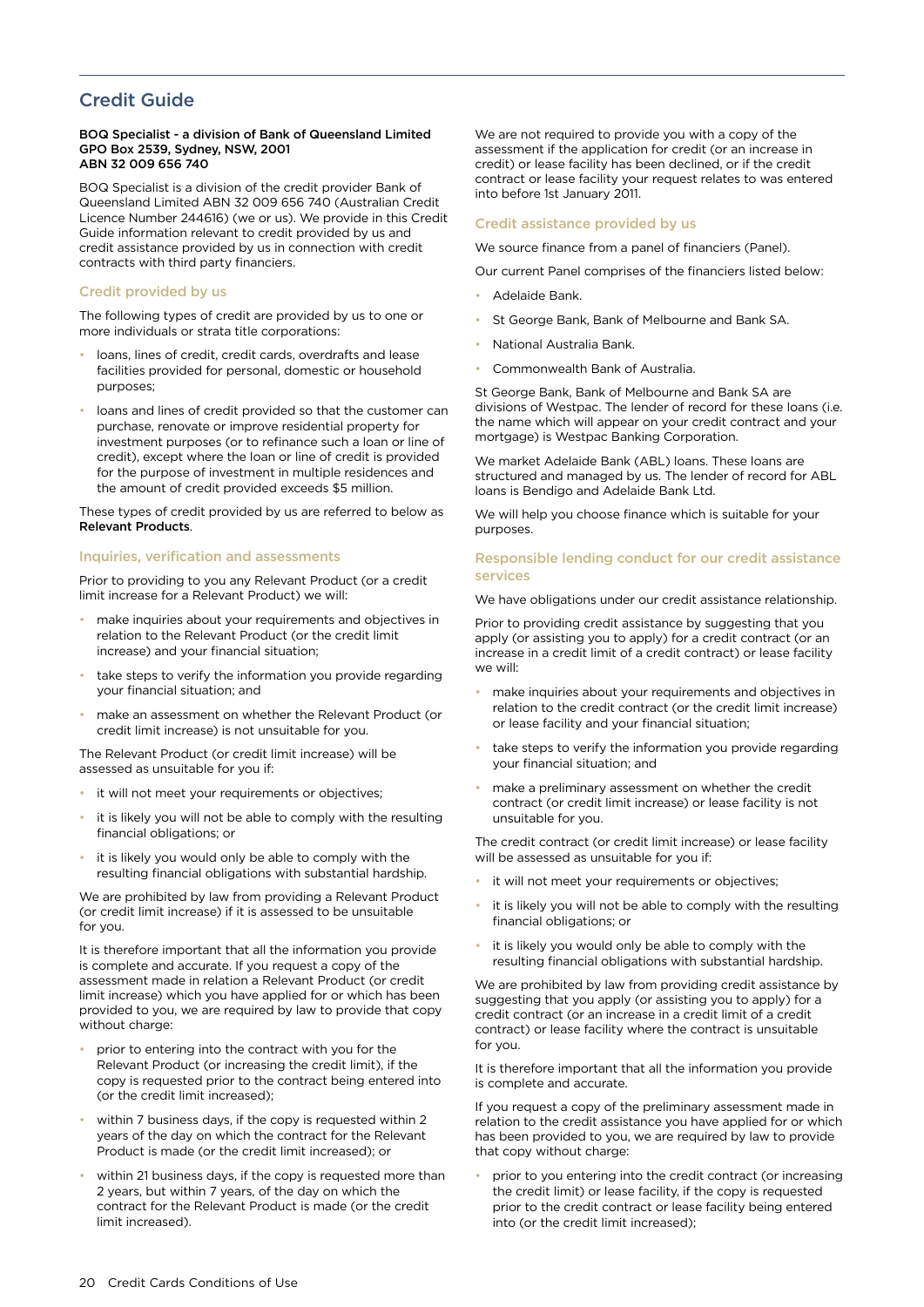- within 7 business days, if the copy is requested within 2 years of the day on which the credit contract or lease facility is made (or the credit limit increased); or
- within 21 business days, if the copy is requested more than 2 years, but within 7 years, of the day on which the credit contract or lease facility is made (or the credit limit increased).

#### Fees Payable By You in connection with our credit assistance services

In Panel finance transactions we do not charge you for our services because we are paid commission by the Panel financier. However a Panel financier may require you to pay an application fee, valuation fee, and/or other fees.

#### Commissions Received By Us in connection with our credit assistance services

We may receive commissions from Panel financiers who provide a loan or lease facility to you as our customers. These are not fees payable by you. You can obtain from us information about a reasonable estimate of the commissions likely to be received, directly or indirectly, by us and how the commission is worked out.

#### Commissions Payable By Us in connection with our credit assistance services

From time to time we may pay a fee for the referral of business to us by third parties such as industry associations and/or third party brokers. These referral fees are generally small amounts and accord with usual business practice. These are not fees payable by you. You may, on request, obtain details of any fees that we may pay and how the amount was calculated.

#### Things You Should Know about our credit assistance services

If we arrange a loan for you to purchase or refinance real estate, remember you must make your own enquiries about the value of the real estate and its potential for future growth. Although we may obtain a valuation, that is for our own use and you should not rely on it.

We don't make any promises about the value of any property you finance with us or its future prospects. You should always rely on your own enquiries.

We don't provide legal or financial advice. It is important you understand your legal obligations under the loan or lease facility, and the financial consequences. If you have any doubts, you should obtain independent legal and financial advice before you enter any finance contract.

#### If you have a problem or dispute

#### a) Our service commitment

At BOQ Specialist we are committed to providing our customers with innovative banking solutions and the best customer service experience. Resolution of problems is a priority for us. If at any time our service does not meet your expectations we would like you to let us know.

#### b) How to contact us

If you have a complaint, there are a number of ways to contact us:

- Contact your dedicated financial specialist
- Call us on 1300 160 160, Monday Friday, 8:30am 5:00pm AEST
- Complete the online complaints form at www. boqspecialist.com.au/feedback-and-complaints
- Contact our Customer Relations Department via:

Email: customer.relations@boqspecialist.com.au Call: 1800 663 080

Write to: Customer Relations Reply Paid 2258 Brisbane QLD 4001

#### c) How will your complaint be handled?

If we cannot solve your problem on the spot, we will let you know who is handling your complaint and how long it is likely to take for it to be resolved.

For further information about how we handle complaints, ask our friendly staff for a copy of our Complaint Guide or alternatively download a copy available on our website.

Please note we comply with the ePayments Code complaint investigation and resolution procedures in connection with Electronic Transactions to which the ePayments Code applies.

#### d) What to do if you feel your complaint has not been resolved

If you're unhappy with our response you can approach the Australian Financial Complaints Authority (AFCA). AFCA provides a free and independent complaint resolution service for financial services. To contact them you can:

| Call:  | 1800 931 678            |
|--------|-------------------------|
| Email: | info@afca.org.au        |
|        | Online: www.afca.org.au |
|        | Write to: GPO Box 3     |
|        | Melbourne VIC 3001      |

The Australian Securities and Investments Commission (ASIC) has an information line: 1300 300 630. You can use this number to make a complaint and obtain further information about your rights.

#### e) Further information

For further information on solving problems and disputes please visit our website: [www.boqspecialist.com.au](http://www.boqspecialist.com.au/)

#### How can you contact us?

You can contact us by:

- calling us on 1300 160 160
- e-mailing us on [co](mailto:client.services@boqspecialist.com.au)mplaints@boqspecialist.com.au
- writing to us at BOQ Specialist, GPO Box 2539, Sydney, NSW, 2001.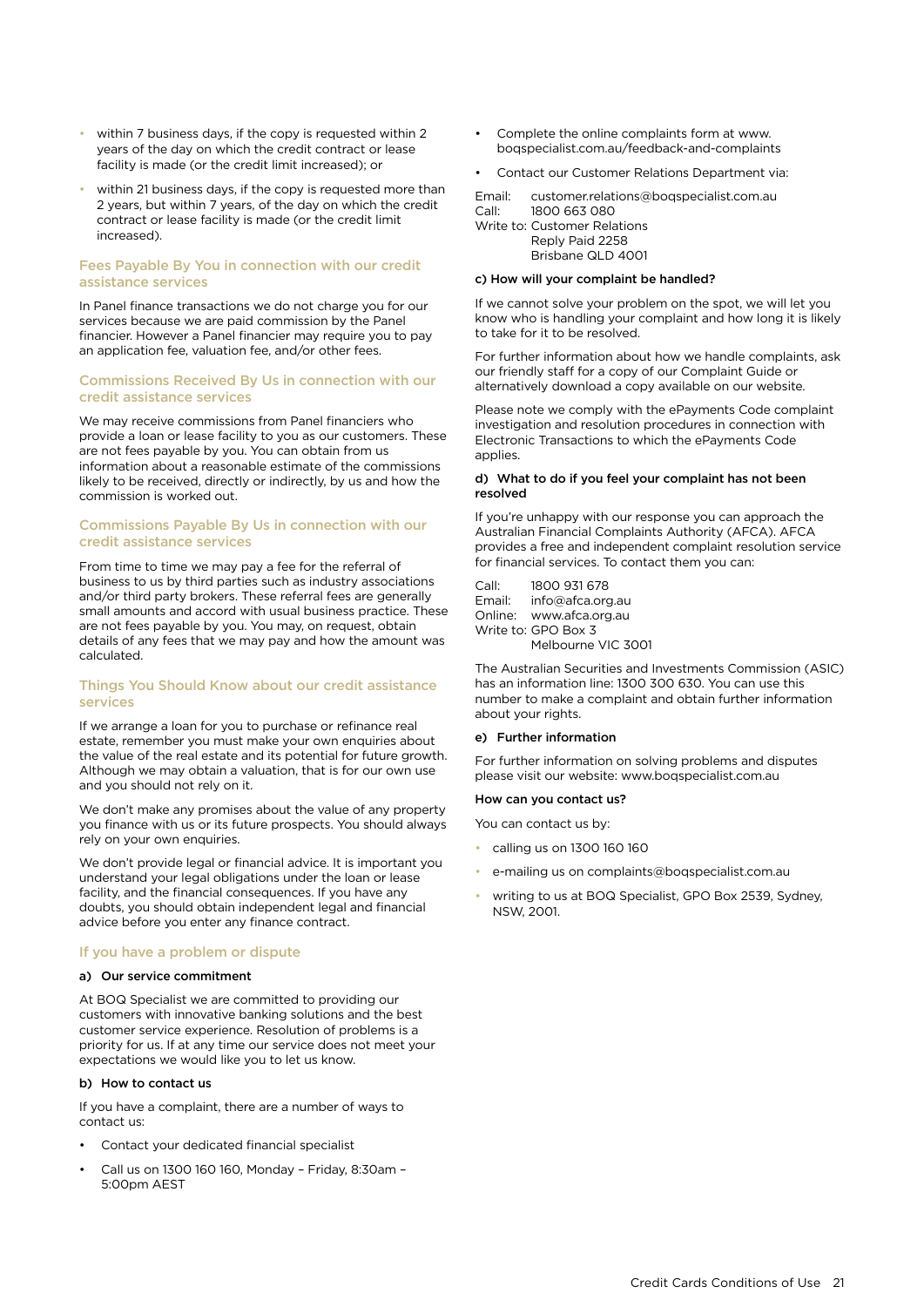**This page has been intentionally left blank**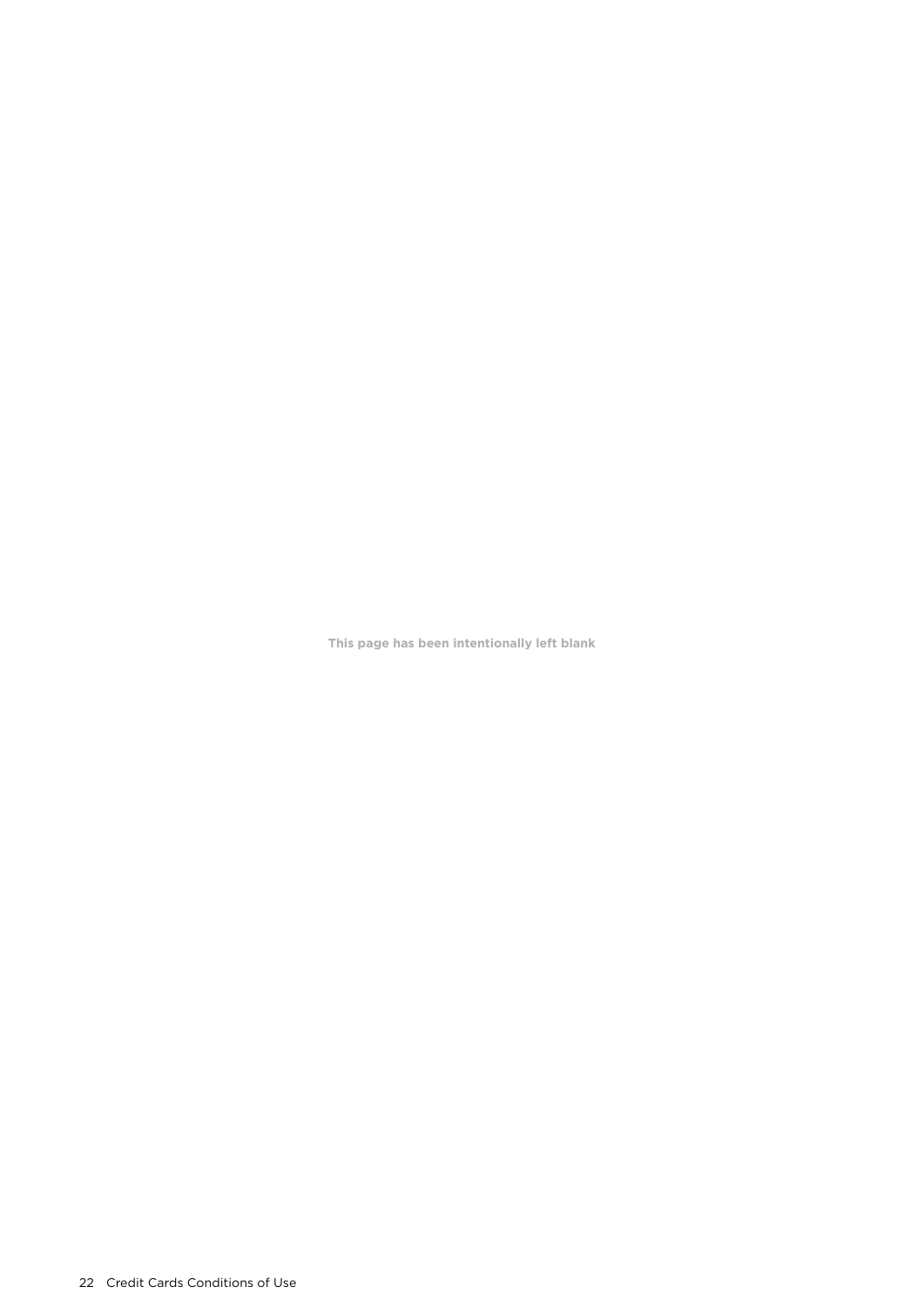**This page has been intentionally left blank**